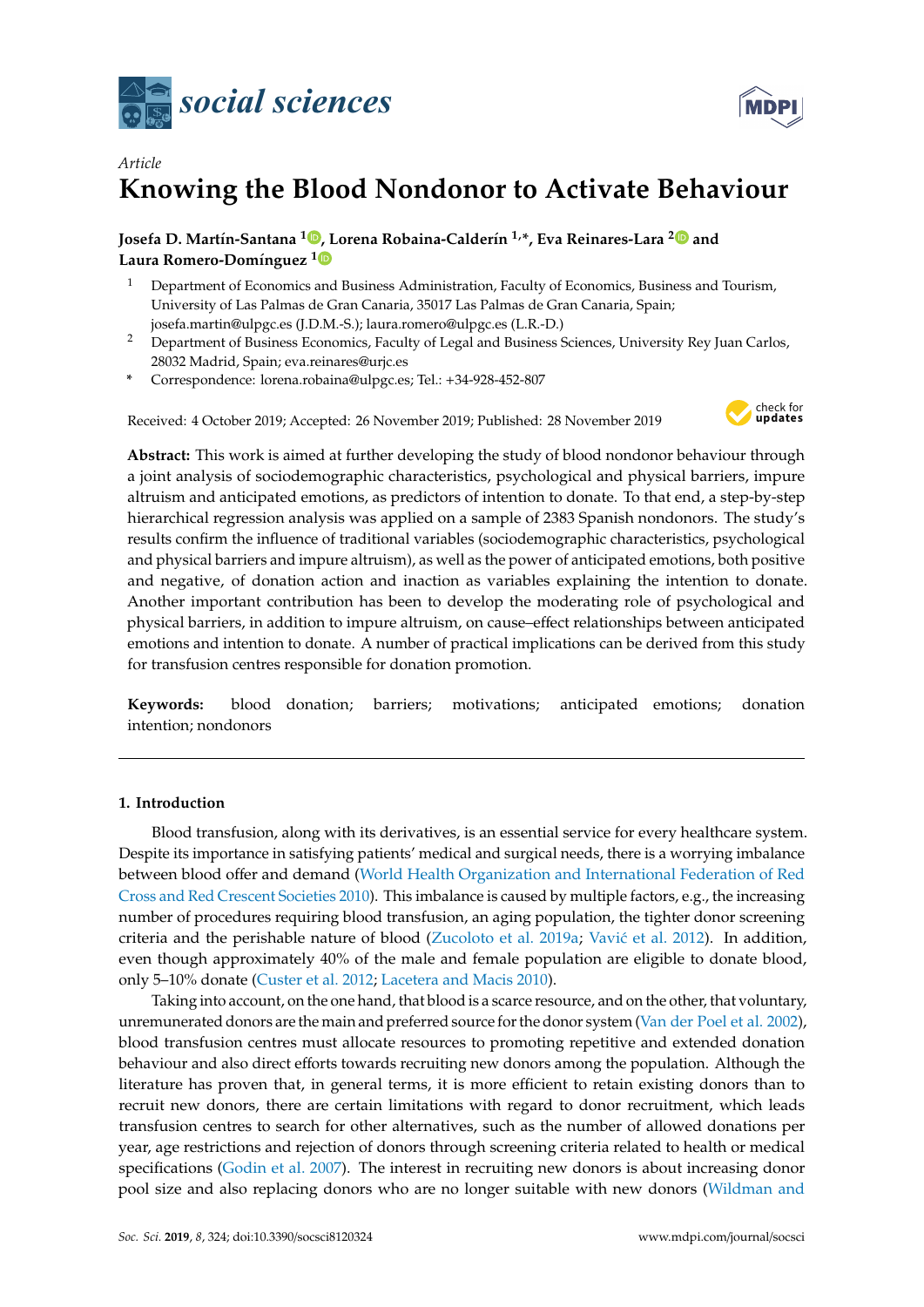[Hollingsworth](#page-20-3) [2009\)](#page-20-3). However, donor recruitment efforts carried out by blood transfusion centres have not been successful, as most centres have suffered a decrease in new donor recruitment, in spite of the high amount of promotion campaigns [\(Carter et al.](#page-17-1) [2011\)](#page-17-1). For this reason, studying variables that determine the behaviour of nondonors (individuals who have never donated blood) is essential for blood transfusion centres [\(Zucoloto et al.](#page-21-0) [2019a\)](#page-21-0), with intention to donate being the variable explained in most studies that research this group of people (e.g., [Reid and Wood](#page-19-0) [2008;](#page-19-0) [Robinson et al.](#page-20-4) [2008\)](#page-20-4).

Traditionally, intention is defined as the intrinsic declaration to carry out a specific action or behaviour [\(Ajzen](#page-16-0) [1991\)](#page-16-0), and it is the most immediate determinant of behaviour, and of course of donation behaviour [\(Bednall et al.](#page-16-1) [2013\)](#page-16-1). Regardless of traditional constructs addressed in models explaining intention (as a behaviour antecedent), and also the antecedents of intention (mainly TPB<sup>1</sup> -based models), in the field of blood donation, intention to donate can also be influenced by individuals' particular characteristics. Principal among them are sociodemographic characteristics (e.g., sex, age, education, place of residence) [\(Piersma et al.](#page-19-1) [2017\)](#page-19-1), as well as other intrinsic variables such as donation barriers and motivations to donate (Martí[n-Santana and Beerli-Palacio](#page-19-2) [2013\)](#page-19-2). Barriers and motivations are especially relevant because they are two factors that can tip the balance towards donation or nondonation, particularly among nondonors. Although research on these two factors has been widely addressed in donation literature, there are few works where they are jointly studied for nondonors. On the other hand, there is currently a growing research area dealing with anticipated emotions as key components determining the individual's behaviour, which might be relevant to expanding knowledge on nondonor behaviour.

With the above in mind, this work is aimed at further studying the influence of traditional variables of donor behaviour (sociodemographic characteristics, barriers and motivations) on nondonors' intention to donate. Additionally, in order to expand the range of variables determining intention, we have also analysed the influence of anticipated emotions. This study is therefore aimed at addressing a research gap in the knowledge about blood nondonor behaviour using a holistic method that incorporates barriers, motivations and sociodemographic characteristics as direct antecedents to the intention to donate. Additionally, this work makes a contribution to the donation field by including the factor of anticipated emotions as an intrinsic variable influencing the decision to donate. What is more, addressing all these variables together is an innovation and may help to define social marketing strategies of blood transfusion centres.

### **2. Theoretical Background and Hypotheses**

In the blood donation field, there are numerous studies that have analysed donation behaviour. Some of these models comprise intention (and not behaviour) as an explained variable (e.g., [France et al.](#page-18-2) [2008;](#page-18-2) [Godin et al.](#page-18-3) [2005;](#page-18-3) [Lemmens et al.](#page-19-3) [2009\)](#page-19-3). In the case of nondonors, the only variable that could be explained is intention to donate, given that nondonors have never given blood. It is true that intention is not a perfect measurement because it does not necessarily always translate into behaviour (i.e., a donation) given the existence of situational factors, such as lack of time, health conditions, etc. [\(Holdershaw et al.](#page-18-4) [2011\)](#page-18-4). However, some authors have used the intention to donate as a proxy variable of behaviour when real measurements of behaviour cannot be obtained [\(Polonsky et al.](#page-19-4) [2013;](#page-19-4) [Schlumpf et al.](#page-20-5) [2008;](#page-20-5) [France et al.](#page-17-2) [2007\)](#page-17-2).

Most studies on the intention to donate analyse samples of donors (e.g., [Masser et al.](#page-19-5) [2013;](#page-19-5) [France et al.](#page-17-2) [2007\)](#page-17-2) or mixed samples of donors and nondonors (e.g., [James et al.](#page-18-5) [2013;](#page-18-5) [Godin et al.](#page-18-3) [2005\)](#page-18-3). Nevertheless, very few studies have expressly focused on intention (and its antecedents) in nondonors (e.g., [Faqah et al.](#page-17-3) [2015;](#page-17-3) [Reid and Wood](#page-19-0) [2008;](#page-19-0) [Robinson et al.](#page-20-4) [2008\)](#page-20-4). That is why it is necessary to study nondonors in particular, which is the aim of this paper, to address a current research gap.

<sup>1</sup> TPB: Theory of Planned Behaviour.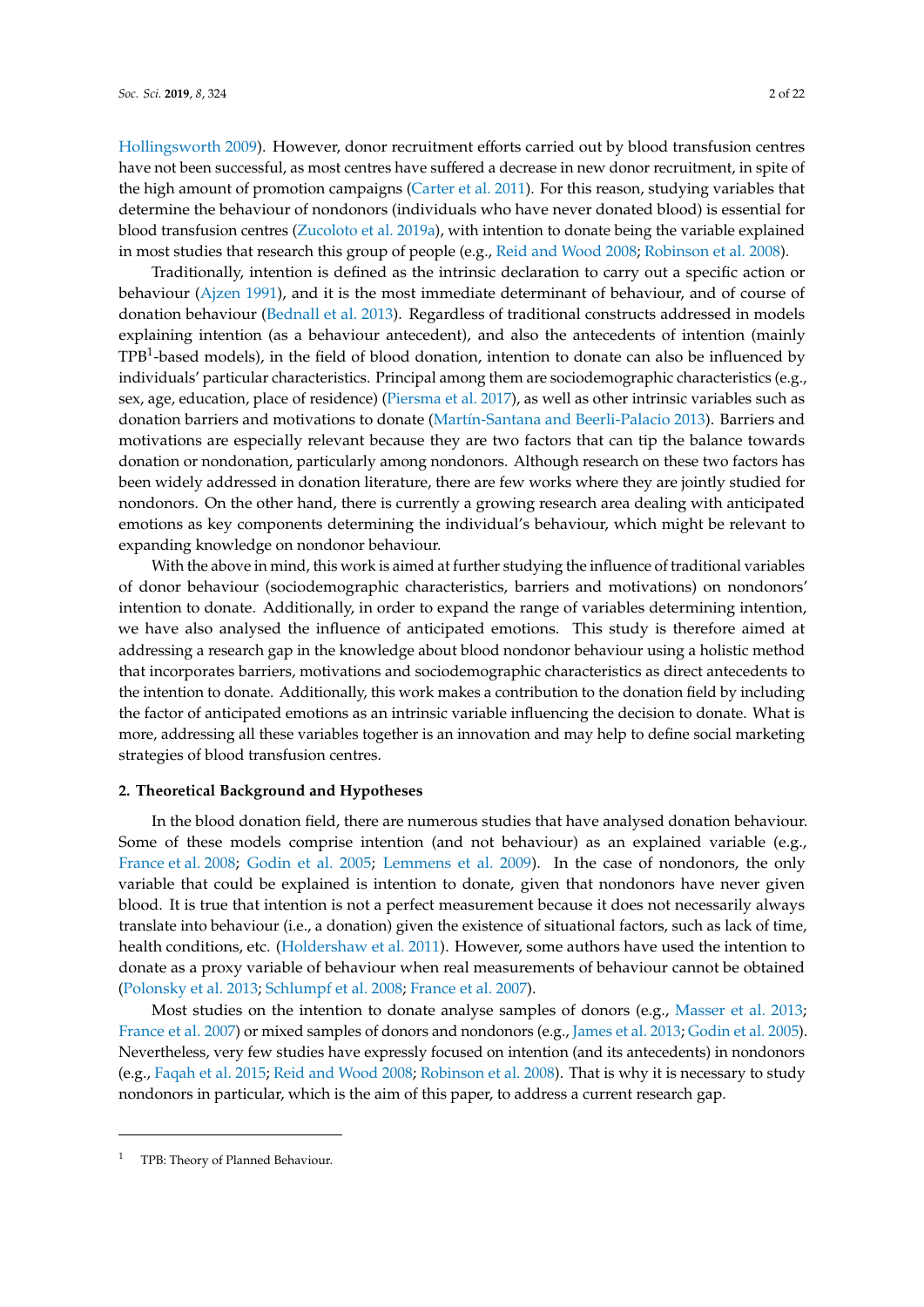Some authors state that there are certain individual characteristics influencing the intention to donate [\(Piersma et al.](#page-19-1) [2017;](#page-19-1) [Robinson et al.](#page-20-4) [2008\)](#page-20-4). In first place are sociodemographic characteristics (sex, age, education, etc.), which have been used mainly to describe a typical donor (a male adult with high levels of education and income) and to determine how sociodemographic characteristics influence real donation behaviour [\(Gemelli et al.](#page-18-6) [2017;](#page-18-6) [Wittock et al.](#page-20-6) [2017;](#page-20-6) [Zucoloto et al.](#page-21-1) [2019b\)](#page-21-1). However, when analysing the effect of sociodemographic characteristics on the intention to donate, the existing studies are limited, and their results are inconclusive. The work by [Schlumpf et al.](#page-20-5) [\(2008\)](#page-20-5) is especially noteworthy, where older individuals (particularly, aged 55 years or more) reported up to 50% less intention to donate than younger subjects, which translates into an inversely proportional relationship between age and intention to donate. [Godin et al.](#page-18-3) [\(2005\)](#page-18-3) also found an inverse relationship between education and intention, albeit to a reduced extent. Finally, in their study, [Nguyen et al.](#page-19-6) [\(2008\)](#page-19-6) did not find statistically significant associations between donors' demographic characteristics and intention to donate, although they did identify a trend towards a greater intention among older donors (aged 40 years or more).

Based on the aforementioned works, a generic, nonparticularised hypothesis is presented, as there is no previous evidence that supports a specific hypothesis for each proposed sociodemographic characteristic. More precisely, this work considered the following: sex, age, highest level of education, employment status, total monthly income and population at place of residence. This broad selection of variables is justified by the fact that donating blood is a high-involvement decision. Therefore, exploring the influence of sociodemographic characteristics on donation intention could contribute to the existing knowledge of the donation behaviour of nondonors.

For these reasons, taking into account the fact that antecedents are limited and inconclusive, the first hypothesis is presented:

#### **Hypothesis 1 (H1).** *Sociodemographic characteristics influence the intention to donate.*

In second place, barriers and motivations are factors directly related to donor behaviour in general. On one hand, donation barriers are the current difficulties and contexts that an individual must overcome to donate blood [\(Godin et al.](#page-18-1) [2007\)](#page-18-1). On the other hand, motivations are the forces or reasons driving individuals to donate (Martí[n-Santana and Beerli-Palacio](#page-19-2) [2013\)](#page-19-2). The interaction between barriers and motivations ultimately determines the decision to donate [\(Hupfer et al.](#page-18-7) [2005;](#page-18-7) [Gillespie and](#page-18-8) [Hillyer](#page-18-8) [2002\)](#page-18-8). Particularly for nondonors, studying these variables is crucial because its prevalence in this group is different compared to that of donors. This is confirmed by the results of the meta-analysis carried out by [Bednall and Bove](#page-16-2) [\(2011\)](#page-16-2), who found statistically significant differences between barriers reported by nondonors in comparison to donors. Out of the 27 barriers for which data were collected from both donor types, 14 were more prevalent among nondonors than among donors. Along the same lines, [Shaz et al.](#page-20-7) [\(2010\)](#page-20-7) also confirmed in a comparative study that 10 out the 12 barriers analysed were more prevalent among nondonors in comparison to current donors and lapsed donors.

In the case of motivations to donate, the issue is more inconclusive, since these variables have been researched more extensively among donors than among nondonors [\(Bednall and Bove](#page-16-2) [2011\)](#page-16-2). The greater focus on finding out why individuals are compelled to remain in the system may be owed to the fact that retaining donors is less costly for transfusion centres than recruiting new ones [\(Gemelli et al.](#page-18-6) [2017;](#page-18-6) [Wevers et al.](#page-20-8) [2014\)](#page-20-8). Previous works analysing nondonor motivation towards potentially donating for the first time have studied mainly mixed samples comprising donors and nondonors (e.g., [Hupfer et al.](#page-18-7) [2005;](#page-18-7) [Shaz et al.](#page-20-7) [2010;](#page-20-7) [James et al.](#page-18-5) [2013\)](#page-18-5). One of the most important motivations for both donor types has been altruism (defined as the ultimate selfless desire to help others at a personal cost), although there are other least relevant donation motivations such as the space–time convenience of the donation site, donation incentives, etc. Given that nondonors have never given blood, reporting altruism as a possible motivation could be due to the socially desirable nature of such behaviour [\(Bednall and Bove](#page-16-2) [2011\)](#page-16-2). Therefore, if donors and nondonors largely have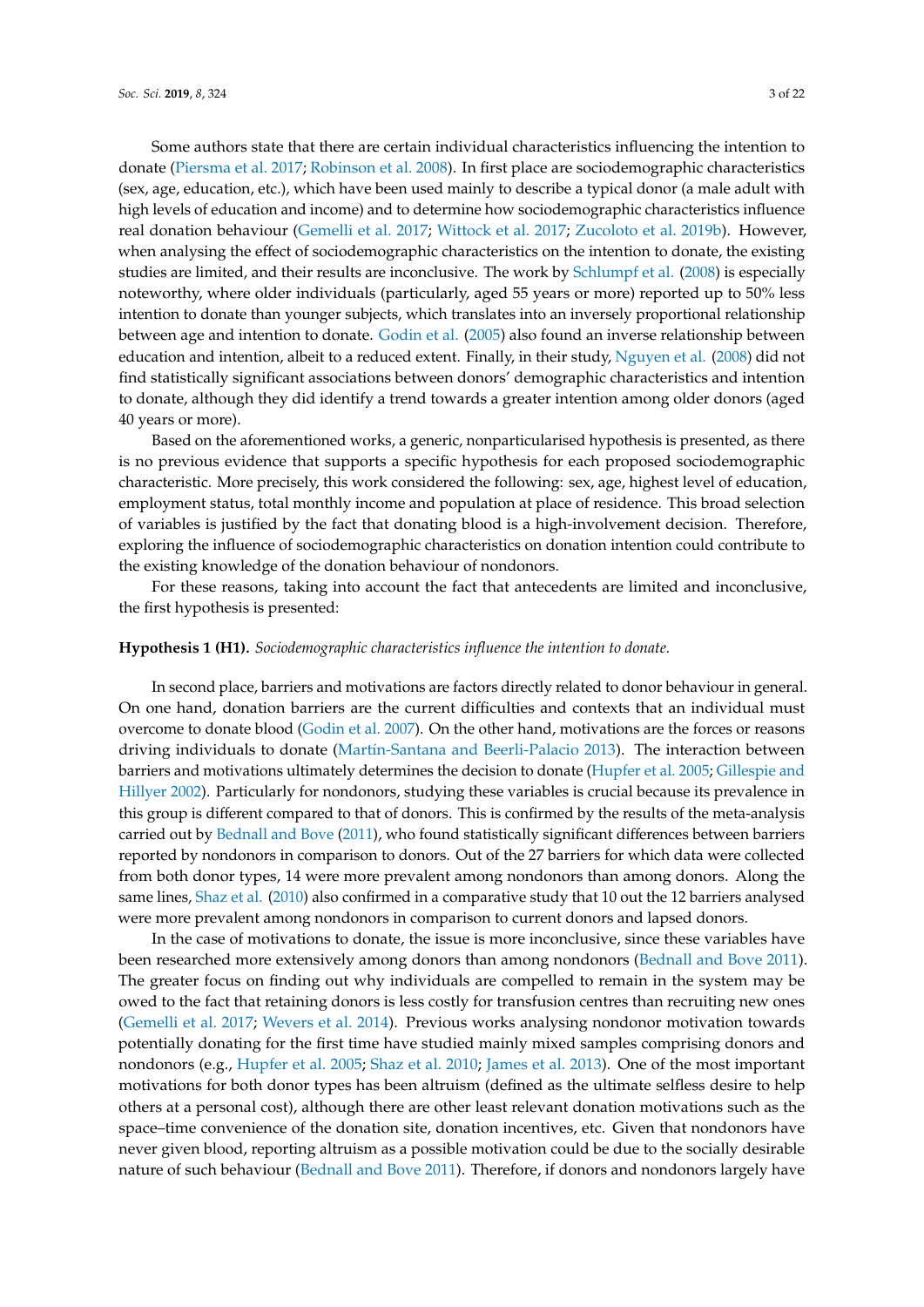the same motivations in common, it can be inferred that the difference between being a donor and being a nondonor is either how intensely these factors influence the decision to donate or the greater prevalence of barriers over motivations.

The literature on donor behaviour is characterised by the large variety of barriers and motivations analysed [\(Bednall and Bove](#page-16-2) [2011\)](#page-16-2). Among existing barriers, the literature dwells mainly, due to their significance and frequency, on psychological barriers related to the aversion to the donation process and fears associated with it (e.g., needles, seeing blood); and physical barriers, i.e., concerns about suffering negative physical consequences when donating, such as fainting, dizziness, nausea, etc. [\(France et al.](#page-17-4) [2014;](#page-17-4) [Kowalsky et al.](#page-18-9) [2014;](#page-18-9) [Zucoloto et al.](#page-21-1) [2019b\)](#page-21-1). Regarding nondonors, the prevalence of psychological and physical barriers is especially relevant, as proven in some empirical studies [\(Shaz et al.](#page-20-7) [2010;](#page-20-7) [Ngoma et al.](#page-19-7) [2013;](#page-19-7) [Shaz et al.](#page-20-9) [2009\)](#page-20-9). This is largely due to nondonors' lack of experience and of familiarity with the donation process [\(Bagot et al.](#page-16-3) [2016;](#page-16-3) Vavić et al. [2012\)](#page-20-1). In fact, blood transfusion centres usually consider these barriers as being the most decisive on the decision to donate, so eliminating or at least mitigating them is more often than not the focal point of their social marketing campaigns [\(Newman](#page-19-8) [2014;](#page-19-8) [Pagliariccio and Marinozzi](#page-19-9) [2012\)](#page-19-9).

On the other hand, as previously mentioned, the main motivation to donate blood for donors and nondonors has been altruism [\(Bednall and Bove](#page-16-2) [2011;](#page-16-2) [Bagot et al.](#page-16-3) [2016\)](#page-16-3), to the extent that most campaigns to promote donation are based on messages directly appealing to donors' altruistic and solidary nature [\(Ferguson](#page-17-5) [2015;](#page-17-5) [Chell and Mortimer](#page-17-6) [2014\)](#page-17-6). However, although the act of donating meets all the characteristics of an altruistic act [\(Guiddi et al.](#page-18-10) [2015;](#page-18-10) [Tey et al.](#page-20-10) [2019\)](#page-20-10), it can be motivated by more "selfish" reasons [\(Ferguson](#page-17-5) [2015\)](#page-17-5). Thus, some authors suggest that individuals donate blood not only to selflessly help other people in need (pure altruism), but also to get positive emotional rewards such as satisfaction, personal merit, etc. (warm-glow). The combination of both dimensions of altruism results in impure altruism [\(Andreoni](#page-16-4) [1990\)](#page-16-4), which is closer to the reality of blood donation [\(Ferguson and Lawrence](#page-17-7) [2016;](#page-17-7) [Evans and Ferguson](#page-17-8) [2014\)](#page-17-8). Therefore, new donor recruitment campaigns may be of limited success, because they are too pure [\(Barreto](#page-16-5) [2019;](#page-16-5) [Chell and](#page-17-6) [Mortimer](#page-17-6) [2014\)](#page-17-6) and should actually focus on the impure or "selfish" dimension of altruism. This is not to suggest that donating blood is a selfish act. In spite of looking for a personal benefit, the blood donor is contributing to other people's well-being while taking a number of risks and costs in terms of time, effort, etc. [\(Alfieri et al.](#page-16-6) [2017;](#page-16-6) [Tey et al.](#page-20-10) [2019\)](#page-20-10).

With regard to the influence of barriers and motivations on intention to donate, previous studies are scarce, although their results are significant. Martí[n-Santana and Beerli-Palacio](#page-19-2) [\(2013\)](#page-19-2) verified that intrinsic and extrinsic inhibitors are antecedents of intention to donate, with this effect being negative. The authors concluded that intention decreased when the donor (1) was afraid of needles, of contracting a disease transmitted by blood transfusion or of feeling unwell; (2) was averse to seeing blood; (3) thought that donating blood required great effort; and (4) could not adjust schedules to the donation venue's opening times. In parallel, [Ferguson et al.](#page-17-9) [\(2008\)](#page-17-9), in their Study 2, analysed the predictive capacity of four motivation types on intention to donate: hedonism, benevolence, kinship and altruism. Out of these four variables, only benevolence (pattern in which the donor feels personal reward and the recipient receives a donation) was a statistically significant, and positive, predictor of intention. With a similar approach, [Williams et al.](#page-20-11) [\(2019\)](#page-20-11) performed a path analysis to assess the effect of the four motivational orientations proposed by the self-determination theory: amotivation (no motivation), external regulation (motivated by external rewards), introjected regulation (motivated to avoid guilt or to enhance one's ego) and autonomous motivation (intrinsic motivation). In this particular case, amotivation, introjected regulation and autonomous motivation had a direct effect on donation intention (negative in the case of amotivation), and autonomous motivation was the motivational orientation with larger total positive effects. For their part, [Schlumpf et al.](#page-20-5) [\(2008\)](#page-20-5) designed two logistic regression models, one based on behaviour and the other based on intention to donate as dependent variables. In the latter, social pressure and the responsibility to help others were positive, statistically significant predictors of intention to donate. Finally, [Reid and Wood](#page-19-0) [\(2008\)](#page-19-0) made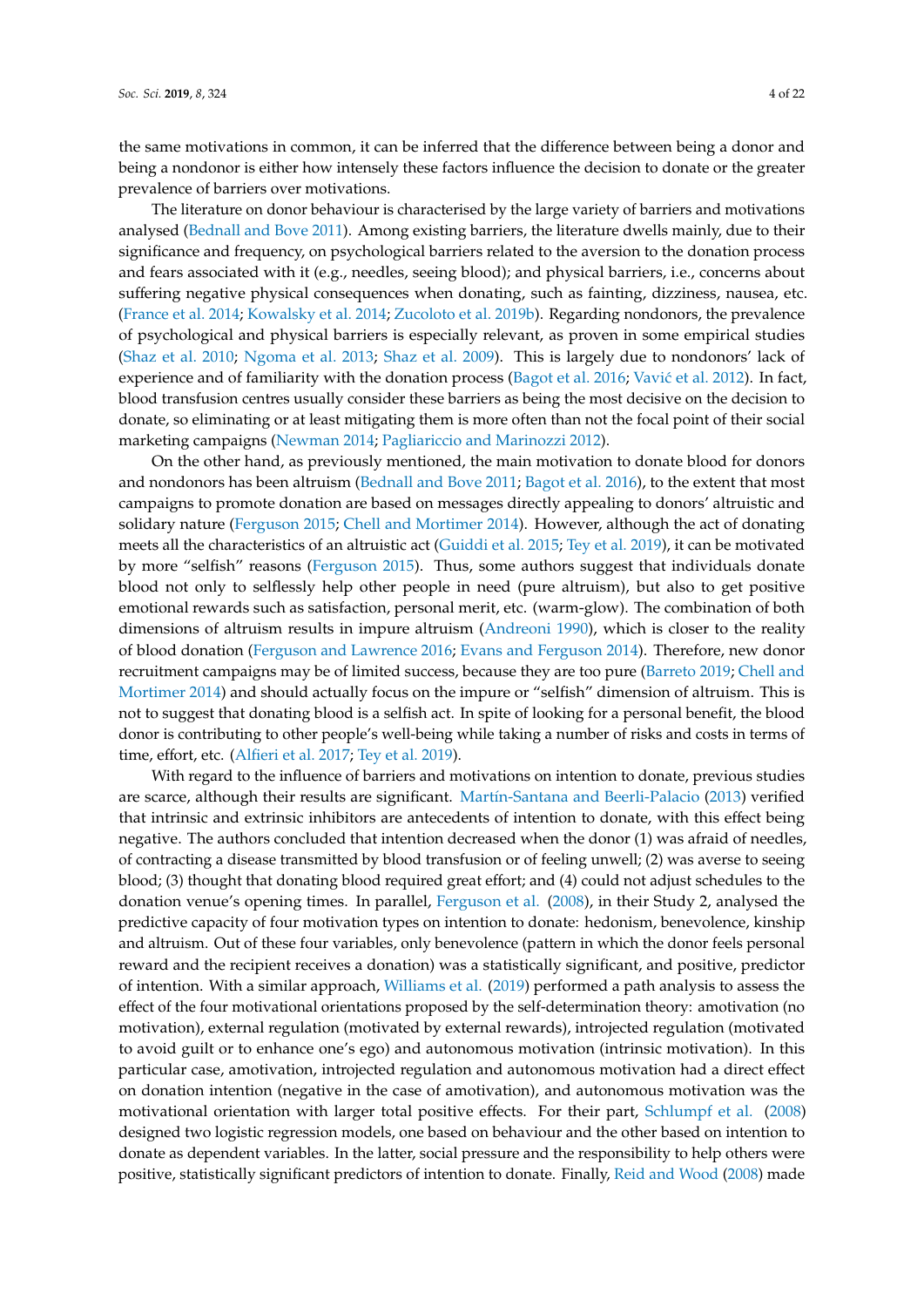a hierarchical regression analysis including 10 possible predictors. Out of these 10 factors, three of them, related to barriers and motivations, were significant: subjective norm (perception of existing social pressure towards donating blood), perceived control (degree of control or confidence that an individual perceives that they have on the act of donating) and temporal barriers (i.e., lack of time).

However, these results cannot be generalised because, with the exception of the study by [Reid and Wood](#page-19-0) [\(2008\)](#page-19-0), which uses a sample consisting only of nondonors, the rest include individuals who have already donated once. Although the results offered by [Reid and Wood](#page-19-0) [\(2008\)](#page-19-0) are relevant, they need to be expanded in order to go deeper into nondonor behaviour.

Given the little attention paid to barriers and motivations as antecedents of the intention to donate, and given, in the light of the few existing studies, the positive signs that they might be determining factors of the intention to donate, the following hypotheses are presented:

#### **Hypothesis 2 (H2).** *Psychological and physical barriers have a negative influence on the intention to donate.*

#### **Hypothesis 3 (H3).** *Impure altruism has a positive influence on the intention to donate.*

Finally, to expand the existing knowledge on the determining factors of the intention to donate, it is necessary to incorporate new variables that can help to explain it. Based on decision affect theory, [Mellers et al.](#page-19-10) [\(1999\)](#page-19-10) suggest that, in addition to actual emotions at the moment of decision-making, decisions are influenced by emotions individuals expect to experience in the future, that is, anticipated emotions (AEs), so-called due to their prospective orientation [\(Bagozzi et al.](#page-16-7) [2000\)](#page-16-7). [Bagozzi et al.](#page-16-8) [\(2003,](#page-16-8) p. 278) have described AEs as "the notion of the hope of success and the fear of failure as antecedents of approach and avoidance behaviours in achievement contexts". Authors such as [Xie et al.](#page-20-12) [\(2013\)](#page-20-12) support using AEs as predictors of intention. In their study, they added AEs to the classic TPB model. This new model (model of goal-directed behaviour) provides a more exhaustive, enriching explanation of intention than TPB because it includes an emotional component with AEs. Thus, it addresses the criticism raised against the TPB model, which does not consider the role of affective variables [\(Conner et al.](#page-17-10) [2015\)](#page-17-10).

The positive and/or negative influence of AEs on the intention to behave in a certain way has been verified by several authors (e.g., [Bagozzi et al.](#page-16-9) [1998;](#page-16-9) [Mellers and McGraw](#page-19-11) [2001;](#page-19-11) [Richard et al.](#page-19-12) [1995;](#page-19-12) [Sandberg and Conner](#page-20-13) [2008;](#page-20-13) [Steg and Vlek](#page-20-14) [2009\)](#page-20-14) in a wide range of contexts (e.g., [Bagozzi and Dholakia](#page-16-10) [2006;](#page-16-10) [Beaudry and Pinsonneault](#page-16-11) [2010;](#page-16-11) [Wang](#page-20-15) [2011;](#page-20-15) [Kim et al.](#page-18-11) [2013;](#page-18-11) [Onwezen et al.](#page-19-13) [2013\)](#page-19-13), including blood donation [\(Conner et al.](#page-17-11) [2013\)](#page-17-11). In this particular context, the study of emotions has mainly focused on pre-donation anxiety, usually reported as a psychological barrier [\(Lemmens et al.](#page-19-14) [2005\)](#page-19-14), anticipated regret [\(Faqah et al.](#page-17-3) [2015\)](#page-17-3) and positive emotions such as satisfaction or pride derived from the act of donating [\(Ferguson et al.](#page-17-9) [2008\)](#page-17-9). Except for the aforementioned regret, and despite the importance of AEs in predicting behaviour and the intention to carry it out [\(Richetin et al.](#page-19-15) [2011\)](#page-19-15), AEs have been scarcely studied in the field of blood donation, especially positive AEs. The only exception is the work carried out by [Conner et al.](#page-17-11) [\(2013\)](#page-17-11), who analysed anticipated affective reactions, both positive and negative, as antecedents of the intention to donate. In both cases, the effect on intention was positive, even more so in the case of negative reactions. However, the authors' study only considered anticipated positive affective reactions of donation and anticipated negative affective reactions of nondonation, without taking into account positive reactions of nondonation and negative reactions of donation.

Thus, in our study, we suggest applying, for the first time in the field of blood donation, a more holistic, integrative approach such as that proposed by [Bagozzi et al.](#page-16-12) [\(2016\)](#page-16-12), [Fong and Wyer](#page-17-12) [\(2003\)](#page-17-12) and [Zeelenberg et al.](#page-20-16) [\(2000\)](#page-20-16). These authors determined positive and negative AEs derived from action and inaction. From this perspective, although most people experience positive emotions towards donation that lead them to donate (e.g., pride or satisfaction), even overcoming barriers (e.g., lack of time or information, fear of needles), others display negative emotions (e.g., regret or anxiety). Additionally, the existence of both positive emotions (e.g., calmness or relief) and negative emotions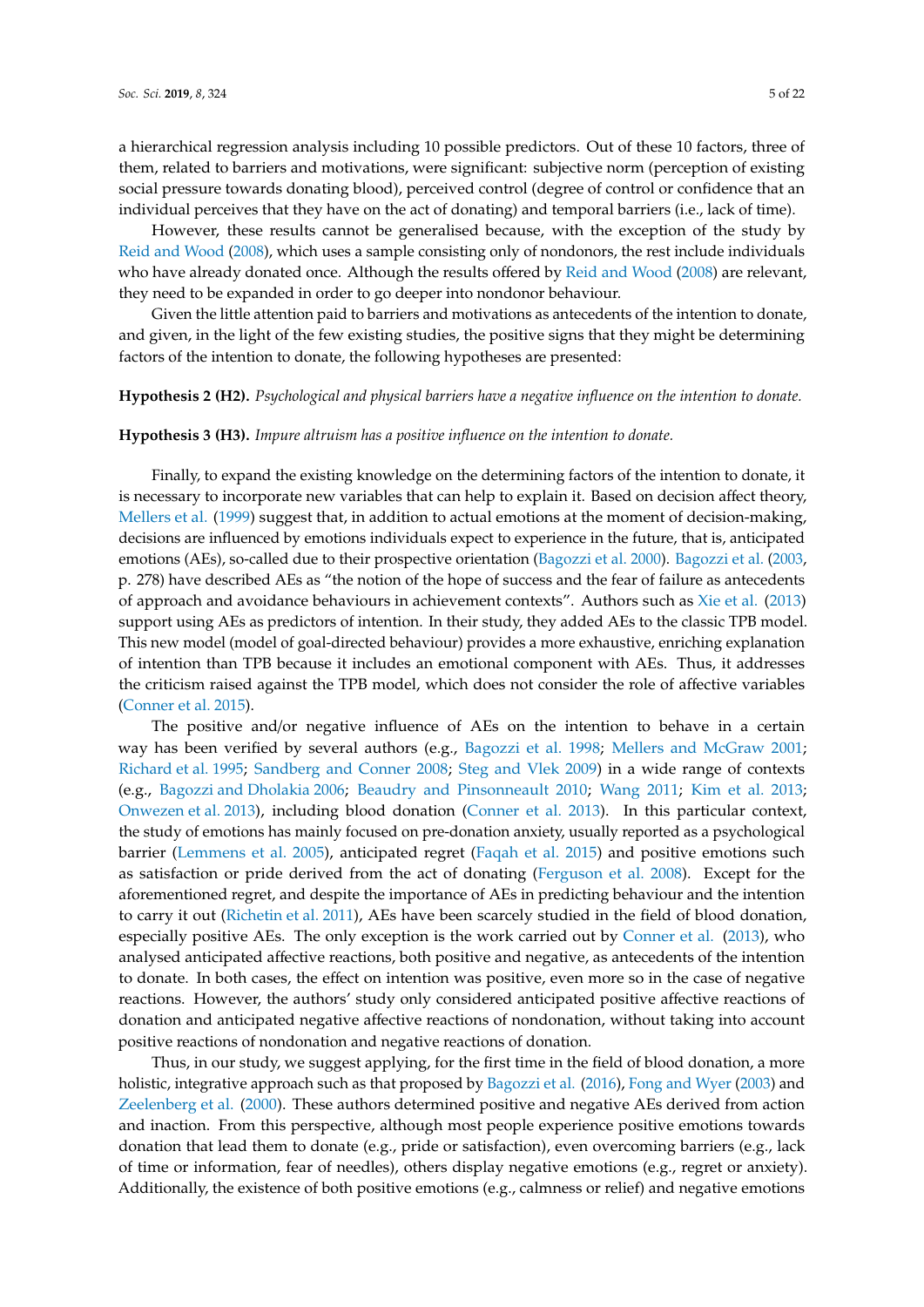(e.g., disappointment at oneself or guilt) caused by nondonation is also very relevant, but it has not been researched enough yet.

In view of the above, the following general hypothesis is presented, concerning the influence of anticipated emotions on the intention to donate, in addition to the corresponding four subhypotheses:

**Hypothesis 4 (H4).** *Anticipated emotions influence the intention to donate.*

**Hypothesis 4a (H4a).** *Positive anticipated emotions towards donation have a positive influence on the intention to donate.*

**Hypothesis 4b (H4b).** *Negative anticipated emotions towards donation have a negative influence on the intention to donate.*

**Hypothesis 4c (H4c).** *Positive anticipated emotions towards nondonation have a negative influence on the intention to donate.*

**Hypothesis 4d (H4d).** *Negative anticipated emotions towards nondonation have a positive influence on the intention to donate.*

Although scientific literature has paid little attention to the specific circumstances that may moderate the influence of AEs on decisions, according to [Pollai et al.](#page-19-16) [\(2011\)](#page-19-16), individuals' decision processes also depend on specific conditions that may moderate such AEs. As indicated above, the role of barriers and motivations in behaviour research is essential, because the result of the interactions between barriers and motivations determines the decision to donate. Thus, when motivations towards donating blood prevail over barriers, the person decides to donate, and vice versa [\(Hupfer et al.](#page-18-7) [2005;](#page-18-7) [Gillespie and Hillyer](#page-18-8) [2002\)](#page-18-8).

Due to the lack of literature, our research aims at addressing the questions of how current barriers and motivations may moderate the relationship between AEs and the intention to donate for nondonors in the following terms:

**Question 1 (Q1).** *Do psychological and physical barriers moderate the relationship between anticipated emotions and the intention to donate?*

**Question 2 (Q2).** *Does impure altruism moderate the relationship between anticipated emotions and the intention to donate?*

## **3. Methodology**

# *3.1. Sample Design and Data Collection*

Study Population and Data Collection

The study population comprised nondonors (individuals who have never given blood) who were older than 18 years, from both sexes and who lived in Spain. Data were collected with an online self-administered questionnaire from March to September 2018. Since there is no specific nondonor register, the collaboration of 14 of the 17 existing Spanish regional blood transfusion centres and 24 of the 83 Spanish public and private universities was needed in order to reach the study population. These institutions spread the URL of the questionnaire along with an invitation message through their main social media accounts (especially Facebook and Twitter) and their own platforms (e.g., official website, newsletter, blog). Additionally, universities also spread the invitation to the whole university community through their institutional e-mail service. A total of 46 dissemination campaigns (22 actions carried out by blood transfusion centres and 24 carried out by universities) gathered an initial sample of 2584 nondonors. Some questionnaires remained unfinished, however, so the final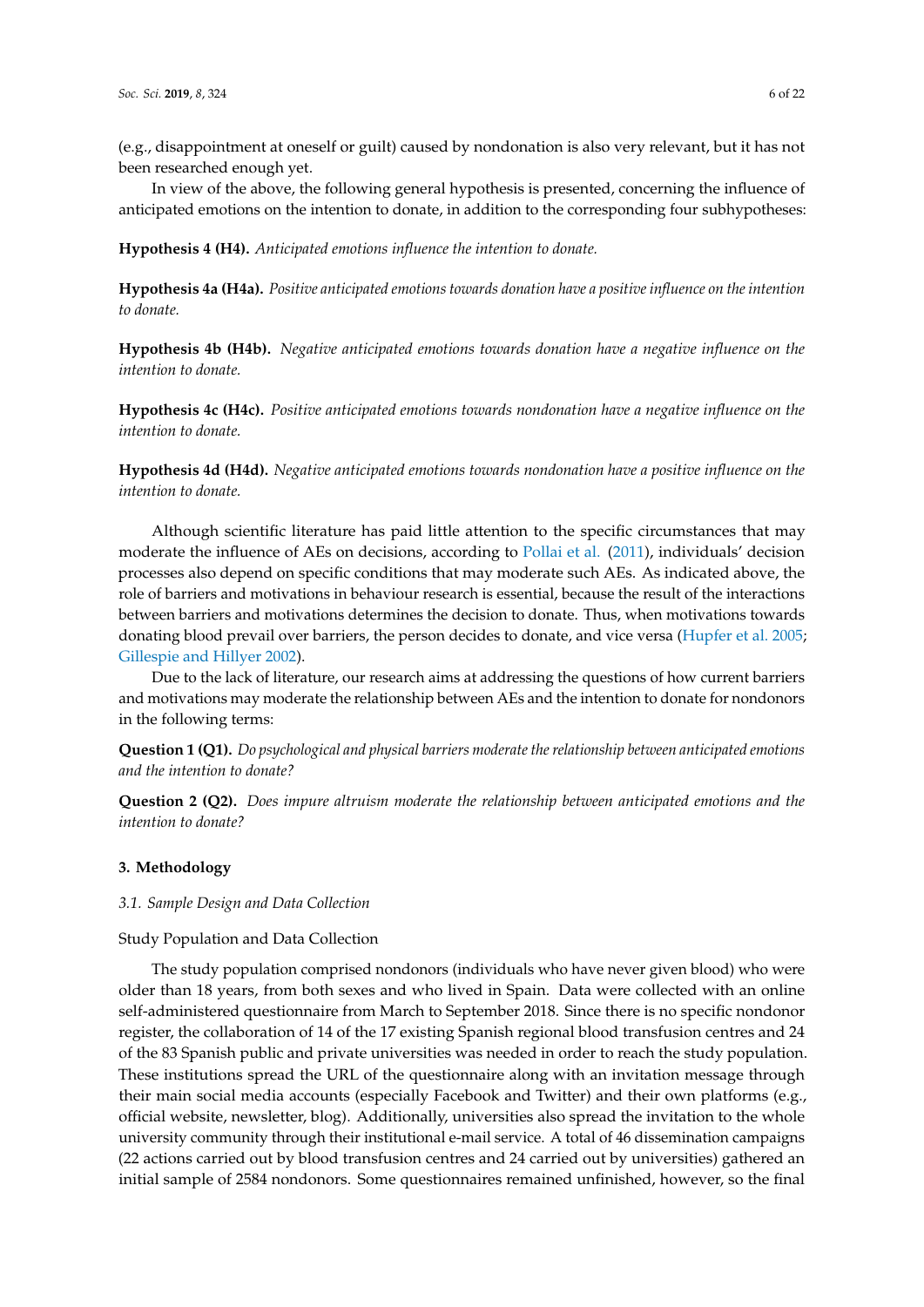sample was reduced to 2383 nondonors. For this reason, the questionnaire completion rate was 92.2%. Out of the final sample, 1261 questionnaires (52.9%) came from blood transfusion centres social media, and 1122 (47.1%) came from universities.

<span id="page-6-0"></span>The final Spanish nondonor sample (see Table [1\)](#page-6-0) had a higher rate of women (74.3%) than men. Most respondents were younger than 25 years of age (47.7%), had a university degree (60.4%), were employed (57.0%), earned less than 2000 EUR a month (53.2%) and lived in populations with more than 100,000 inhabitants (45.9%).

| Characteristics                                   | ${\bf N}$ | $\%$  |
|---------------------------------------------------|-----------|-------|
| <b>Sex</b>                                        |           |       |
| Male                                              | 613       | 25.7  |
| Female                                            | 1770      | 74.3  |
| Age (Years)                                       |           |       |
| $18 - 25$                                         | 1136      | 47.7  |
| $26 - 35$                                         | 490       | 20.6  |
| $36 - 45$                                         | 396       | 16.6  |
| $46 - 55$                                         | 273       | 11.5  |
| $>55$                                             | 88        | 3.7   |
| Education                                         |           |       |
| No formal education                               | 3         | 0.1   |
| Primary                                           | 86        | 3.6   |
| Secondary                                         | 855       | 35.9  |
| University                                        | 1439      | 60.4  |
| Employed                                          |           |       |
| Yes                                               | 1359      | 57.0  |
| No                                                | 1024      | 43.0  |
| <b>Total Monthly Income</b><br>(EUR)              |           |       |
| $<$ 1000                                          | 389       | 16.3  |
| 1001-2000                                         | 880       | 36.9  |
| 2001-4000                                         | 799       | 33.5  |
| 4001-6000                                         | 228       | 9.6   |
| >6000                                             | 87        | 3.7   |
| Population at Place of<br>Residence (Inhabitants) |           |       |
| $<$ 1000                                          | 87        | 3.7   |
| 1001-5000                                         | 205       | 8.6   |
| 5001-10,000                                       | 208       | 8.7   |
| 10,001-25,000                                     | 297       | 12.5  |
| 25,001-50,000                                     | 254       | 10.7  |
| 50,001-100,000                                    | 224       | 9.4   |
| >100,000                                          | 1094      | 45.9  |
| <b>TOTAL</b>                                      | 2383      | 100.0 |

| Table 1. Sample profile. |
|--------------------------|
|--------------------------|

#### *3.2. Measures*

### 3.2.1. Dependent Variable

Donation intention (DI). A 7-point Likert scale of two items was used for measuring DI [\(Godin et al.](#page-18-12) [2014;](#page-18-12) [Masser et al.](#page-19-17) [2012\)](#page-19-17). In this scale, a response of 1 meant 'strongly disagree' and 7 meant 'strongly agree'.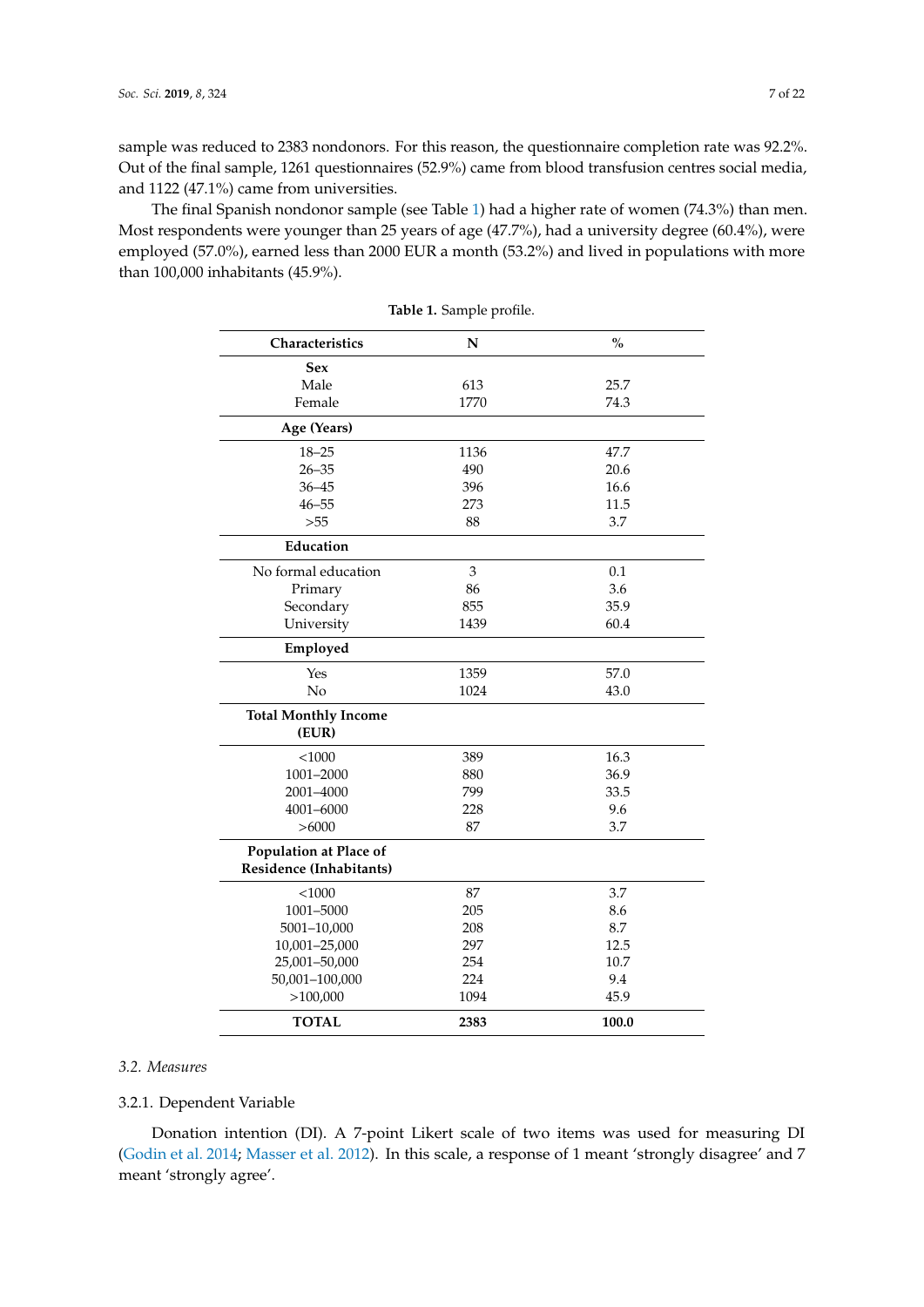### 3.2.2. Independent Variables

Sociodemographic characteristics. A number of questions were included in the questionnaire to elicit information on participants' sociodemographic characteristics concerning sex, age, highest level of education completed, employment status, total monthly household income and population at place of residence (measured as number of inhabitants). These variables have been analysed in previous studies [\(Piersma et al.](#page-19-1) [2017;](#page-19-1) [Wittock et al.](#page-20-6) [2017;](#page-20-6) [Shehu et al.](#page-20-17) [2015\)](#page-20-17).

Psychological and physical barriers. A four-item, dichotomous (Yes/No) scale was used to evaluate the existence of psychological and physical barriers among nondonors. These barriers correspond to fears associated with the donation process and the potential negative physical repercussions attached to it. This scale was based on the items found in the literature on blood donation [\(Alinon et al.](#page-16-13) [2014;](#page-16-13) [Beerli-Palacio and Mart](#page-16-14)ín-Santana [2015;](#page-16-14) [Boenigk and Leipnitz](#page-17-13) [2016;](#page-17-13) [Charbonneau](#page-17-14) [et al.](#page-17-14) [2016;](#page-17-14) [Hupfer et al.](#page-18-7) [2005;](#page-18-7) [James et al.](#page-18-5) [2013;](#page-18-5) [Polonsky et al.](#page-19-18) [2015;](#page-19-18) [Shaz et al.](#page-20-7) [2010;](#page-20-7) [Solomon](#page-20-18) [2012\)](#page-20-18). The use of a Likert-type scale was discarded to avoid response fatigue biases.

Impure altruism. A 7-item dichotomous scale was used to evaluate respondents' impure altruism. It was designed based on the different items found in the literature [\(Beerli-Palacio and Mart](#page-16-14)ín-Santana [2015;](#page-16-14) [Charbonneau et al.](#page-17-15) [2015;](#page-17-15) [Chell and Mortimer](#page-17-6) [2014;](#page-17-6) [Ferguson](#page-17-5) [2015;](#page-17-5) [Gonçalez et al.](#page-18-13) [2013;](#page-18-13) [Hupfer et al.](#page-18-7) [2005;](#page-18-7) [James et al.](#page-18-14) [2011;](#page-18-14) [Karacan et al.](#page-18-15) [2013;](#page-18-15) [Shaz et al.](#page-20-7) [2010\)](#page-20-7). The use of a Likert-type scale was also discarded for the same previous reason.

Anticipated emotions (AEs). AEs were measured using 7-point Likert scales on which a response of 1 meant 'strongly disagree' and 7 meant 'strongly agree', following the structure of the four categories proposed by [Bagozzi et al.](#page-16-12) [\(2016\)](#page-16-12): positive AEs of donation, negative AEs of donation, positive AEs of nondonation and negative AEs of nondonation. The decision to measure positive and negative AEs separately, both towards donation and nondonation, is due to the fact that they are two separate psychological systems instead of opposite ends of the same dimension [\(Zampetakis et al.](#page-20-19) [2016\)](#page-20-19). To adapt the scales to the present research context, we based our work on the literature on AEs (e.g., [Bagozzi and Dholakia](#page-16-10) [2006;](#page-16-10) [Perugini and Bagozzi](#page-19-19) [2001\)](#page-19-19) and on emotions in the context of blood donation [\(Conner et al.](#page-17-11) [2013\)](#page-17-11). AEs initially considered in this work were as follows:

- Positive AEs towards donation: 'I would feel happy', 'I would feel proud' and 'I would feel satisfied'.
- Negative AEs towards donation: 'I would feel worried', 'I would regret it' and 'I would be anxious'.
- Positive AEs towards nondonation: 'I would be relieved', 'I would be convinced of my decision' and 'I would feel calm'.
- Negative AEs towards nondonation: 'I would be disappointed', 'I would feel guilty' and 'I would be angry at myself'.

The initial results of confirmatory factorial analysis (CFA) demonstrated that the individual reliability of the item 'I would be relieved' was lower than 0.50. For this reason, this item was eliminated.

The Appendix [A](#page-15-0) shows the final items in the scales. All scales were pretested by 10 experts belonging to Spanish blood transfusion centres, who validated their content, and its suitability for the blood donation field.

#### **4. Results**

### *4.1. Analysis of the Validity of the Measurement Scales*

Before performing a regression analysis, we needed to determine the one-dimensional nature of the scales designed to measure psychological and physical barriers and impure altruism. According to [Debelak and Tran](#page-17-16) [\(2013\)](#page-17-16), when variables are dichotomous, the correlation matrix that must be used to perform a principal component analysis (PCA) is the tetrachoric correlation matrix. For this reason, based on this matrix, a PCA was performed for both scales, with results being shown in Tables [2](#page-8-0) and [3.](#page-8-1) Moreover, the reliability of both scales was determined by calculating Kuder–Richardson's Formula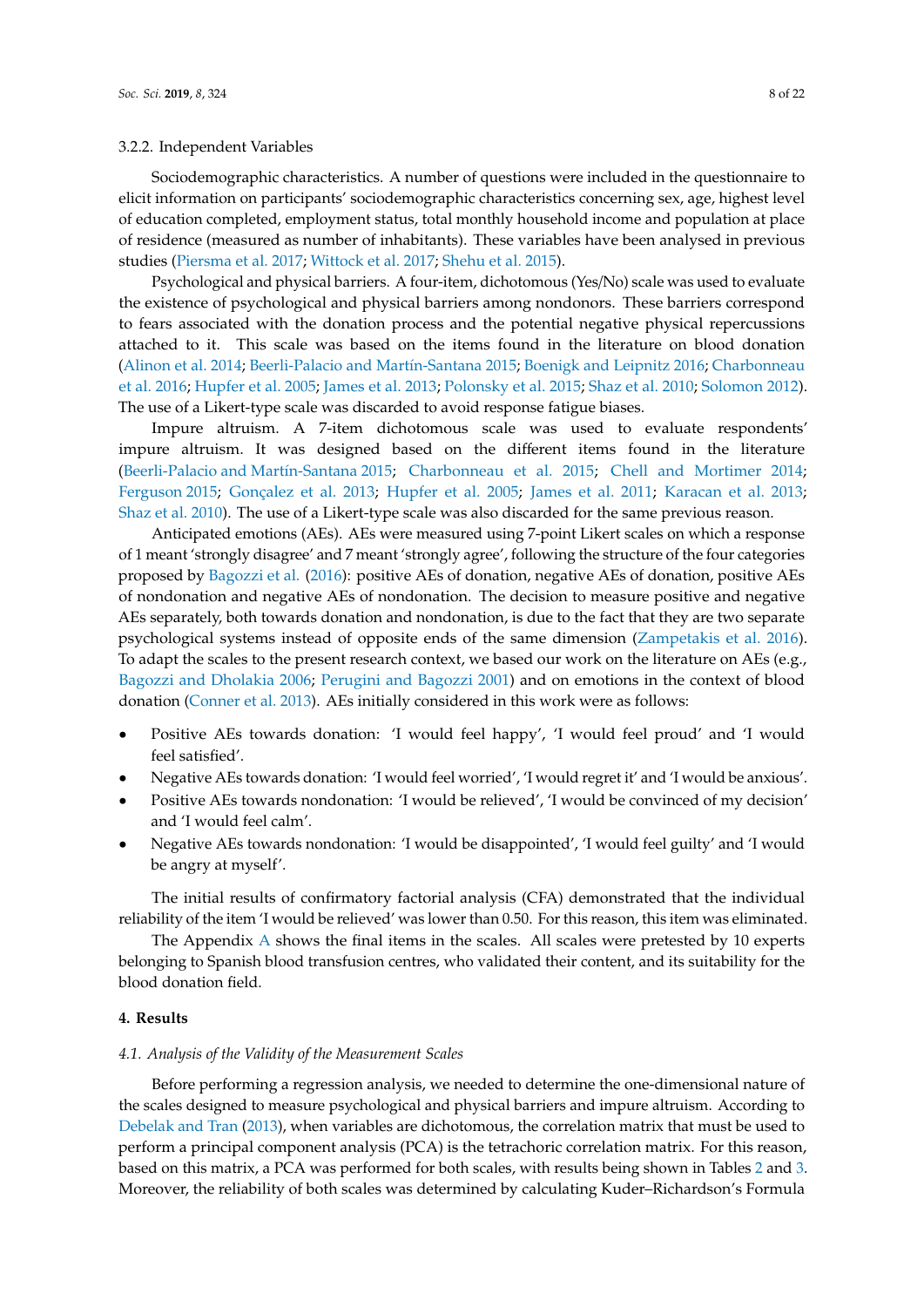20 (KR20), which is the equivalent to Cronbach's alpha for dichotomous variables [\(Nunnally and](#page-19-20) [Bernstein](#page-19-20) [1994\)](#page-19-20).

<span id="page-8-0"></span>**Table 2.** Results of the principal component analysis (PCA) applied to the barrier scale and its frequencies.

|       | <b>Psychological and Physical Barriers</b>                                   |            |       |     | <b>Frequencies</b> |  |
|-------|------------------------------------------------------------------------------|------------|-------|-----|--------------------|--|
|       |                                                                              | <b>COM</b> | F1    | N   | $\%$               |  |
| BARR1 | General fear and anxiety of donation                                         | 0.803      | 0.896 | 946 | 39.7               |  |
| BARR2 | Fear of needles and/or pain                                                  | 0.787      | 0.887 | 995 | 41.8               |  |
| BARR3 | Fear of seeing blood                                                         | 0.734      | 0.857 | 668 | 28.0               |  |
| BARR4 | Suffering physical distress (nausea, vomit, dizziness, etc.)                 | 0.621      | 0.788 | 870 | 36.5               |  |
| BARR5 | Suffering wounds in arms due to use of needles (haematoma, irritation, etc.) | 0.425      | 0.652 | 394 | 16.5               |  |
|       | Eigenvalue                                                                   |            | 3.370 |     |                    |  |
|       | Total percentage of explained variance                                       |            | 67.39 |     |                    |  |
|       | KR-20 of global scale                                                        |            | 0.759 |     |                    |  |

<span id="page-8-1"></span>

|                    | <b>Impure Altruism</b>                                                        | <b>PCA Results</b> |       |      | <b>Frequencies</b> |
|--------------------|-------------------------------------------------------------------------------|--------------------|-------|------|--------------------|
|                    |                                                                               | <b>COM</b>         | F1    | N    | $\%$               |
| MOTIV <sub>1</sub> | Human solidarity, helping someone or saving lives                             | 0.850              | 0.922 | 2328 | 97.7               |
| MOTIV2             | Personal satisfaction derived from helping others                             | 0.741              | 0.861 | 2220 | 93.2               |
| MOTIV3             | Since blood cannot be artificially produced, we must all collaborate          | 0.669              | 0.818 | 2007 | 84.2               |
| MOTIV4             | Donating blood makes me feel needed and useful to society                     | 0.561              | 0.749 | 1683 | 70.6               |
|                    | MOTIV5 Fulfilling the social duty or moral obligation of helping other people | 0.546              | 0.739 | 1920 | 80.6               |
| MOTIV <sub>6</sub> | I or my family could need blood in the future                                 | 0.499              | 0.706 | 2187 | 91.8               |
| MOTIV7             | Donating blood requires no effort                                             | 0.357              | 0.598 | 1471 | 61.7               |
|                    | Eigenvalue                                                                    |                    | 4.223 |      |                    |
|                    | Total percentage of explained variance                                        |                    | 60.33 |      |                    |
|                    | KR-20 of global scale                                                         |                    | 0.660 |      |                    |

Once the validity of both scales was proven, two new variables were created, each corresponding to the sum of barriers or motivations that respondents selected in each of the proposed scales, labelled as 'Barrier' and 'Motivation'. Thus, the first variable could range from 0 to 5; and the second one, from 0 to 7, with 0 meaning that the respondent did not present any of the proposed barriers or motivations, and 5 or 7 meaning that they presented all of them. Based on the average values of these variables, the percentage of barrier and motivation prevalence for each respondent was calculated, with mean values being MBarrier = 32.51% and MMotivation = 82.82%. In light of these average values and following [Gomes et al.'](#page-18-16)s [\(2019\)](#page-18-16) methodology, respondents were classified into two categories: 'high' and 'low', based on whether their prevalence percentages were above or below such mean values. These variables were labelled as 'Barrier\_Extent' and 'Motivation\_Extent'. The results indicated that 45.7% present a percentage of psychological and physical barriers above the global average (i.e., high Barrier\_Extent), and 68.8% present a percentage of impure altruism above the global average (i.e., high Motivation\_Extent).

Concerning the scales designed to measure AEs and DI, a CFA was used, based on the maximum likelihood estimation method, given that we are dealing with range scales. Both scales were validated in a single model. The resulting model was statistically significant ( $\chi^2$  (55) = 670.290,  $p = 0.000$ ), although this statistic does depend on sample size. However, other indicators of the overall fit of the model were found within the values recommended by the literature (CFI =  $0.962$ ; NFI =  $0.959$ ;  $TLI = 0.946$ ; RMSEA = 0.069). For this reason, the measurement model was considered to appropriately reproduce the covariance matrix under observation. This measurement model presented a satisfactory fit, with a CFI value greater than 0.95 and an RMSEA value of under 0.08 [\(Mathieu and Taylor](#page-19-21) [2006\)](#page-19-21). Taking into account the approach of [Anderson and Gerbing](#page-16-15) [\(1988\)](#page-16-15), as can be seen in Table [4,](#page-9-0) the model showed an acceptable level of individual reliability; i.e., the relationship between each item and its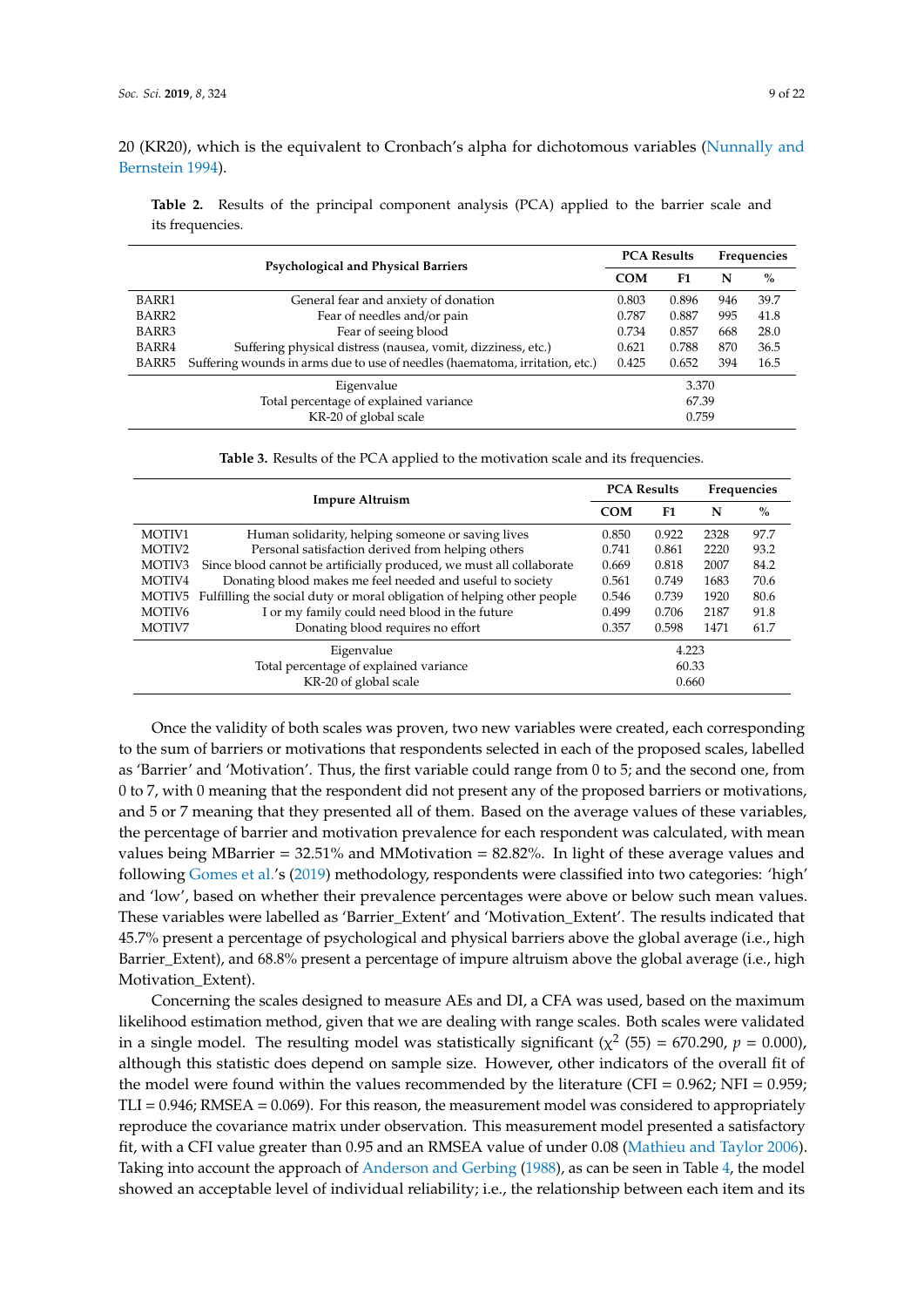respective dimension was statistically significant, with t-statistic values that were also significant. Concerning internal consistency, the composite reliability (CR) values were close to or higher than 0.70, and those of variance extracted (AVE) were close or higher than 0.50. Moreover, the results suggested that the measurement model was reliable. Finally, the four AE scales obtained adequate levels of reliability based on Cronbach's alpha.

|                 | <b>Causal Relationships</b> |             | <b>Standardised Estimators</b> | t      | $\boldsymbol{p}$ | <b>Composite Reliability</b>  |
|-----------------|-----------------------------|-------------|--------------------------------|--------|------------------|-------------------------------|
| AE1             | $\leftarrow$                | posAEdon    | 0.887                          | 67.603 | 0.000            | $CR = 0.933$                  |
| AE <sub>2</sub> | $\leftarrow$                | posAEdon    | 0.906                          | 70.756 | 0.000            | $AVE = 0.822$                 |
| AE3             | $\leftarrow$                | posAEdon    | 0.926                          |        |                  | $\alpha = 0.932$              |
| AE4             | $\leftarrow$                | negAEdon    | 0.807                          |        |                  | $CR = 0.719$                  |
| AE5             | $\leftarrow$                | negAEdon    | 0.701                          | 23.716 | 0.000            | $AVE = 0.468$                 |
| AE6             | $\leftarrow$                | negAEdon    | 0.512                          | 20.279 | 0.000            | $\alpha = 0.682$              |
| AE7             | $\leftarrow$                | posAEnondon | 0.800                          | 26.594 | 0.000            | $CR = 0.805$<br>$AVE = 0.674$ |
| AE8             | $\leftarrow$                | posAEnondon | 0.842                          |        |                  | $\alpha = 0.805$              |
| AE9             | $\leftarrow$                | negAEnondon | 0.838                          | 49.169 | 0.000            | $CR = 0.896$                  |
| AE10            | $\leftarrow$                | negAEnondon | 0.894                          | 52.955 | 0.000            | $AVE = 0.741$                 |
| AE11            | $\leftarrow$                | negAEnondon | 0.850                          |        |                  | $\alpha = 0.895$              |
| DI1             | $\leftarrow$                | DI          | 0.561                          |        |                  | $CR = 0.666$<br>$AVE = 0.509$ |
| DI <sub>2</sub> | $\leftarrow$                | DI          | 0.839                          | 18.046 | 0.000            | $\alpha = 0.639$              |

<span id="page-9-0"></span>**Table 4.** Confirmatory factorial analysis (CFA) of anticipated emotions (AEs) and donation intention (DI).

Using the results of CFA, five new variables were labelled as 'positive AEs towards donation' (AE1–AE3), 'negative AEs towards donation' (AE4–AE6), 'positive AEs towards nondonation' (AE7–AE8), 'negative AEs towards nondonation' (AE9–AE11) and 'donation intention' (DI1–DI2). These new variables corresponded to the average values of the items in each scale, which were weighted with the standardised estimators obtained from the CFA.

The existence of multicollinearity was tested in this study. Multicollinearity refers to the correlation among three or more independent variables. This is one of the problems found in regression models, as the predictive power of any single independent variable is reduced by the extent to which it is associated with other independent variables. There are three ways of identifying collinearity: (1) analysing the correlation levels between the continuous variables; (2) analysing the tolerance value, which is defined as the amount of variability of the selected independent variable not explained by the other independent variables; and (3) analysing the values of the variance inflation factor (VIF), which is 1/tolerance. Thus, very small tolerance values and large VIF values denote high collinearity.

The results of Table [5](#page-10-0) suggest that the correlation coefficients between the continuous variables used in the regression models are low, and therefore, discriminant validity exists (discriminant validity shows that two measures that are not supposed to be related are in fact unrelated, therefore suggesting that there is no multicollinearity). The tolerance values and the values of VIF corroborate the inexistence of multicollinearity, given that the tolerance values in this study are higher than 0.10 (0.672–0.983) and the VIF values are far from the threshold of 10 (1.018–1.487).

#### *4.2. Hypothesis-Testing*

The hypotheses were tested using hierarchical regression analysis by steps [\(Hair et al.](#page-18-17) [2010\)](#page-18-17), in which the variables are entered in successive blocks (see Table [6\)](#page-11-0). Thus, firstly, the effect of sociodemographic characteristics (sex, age, highest level of education, employment status, total monthly income and population at place of residence) as independent variables on the dependent variable (DI) was analysed (Model I). Secondly, the 'Barrier\_Extent' was incorporated to determine its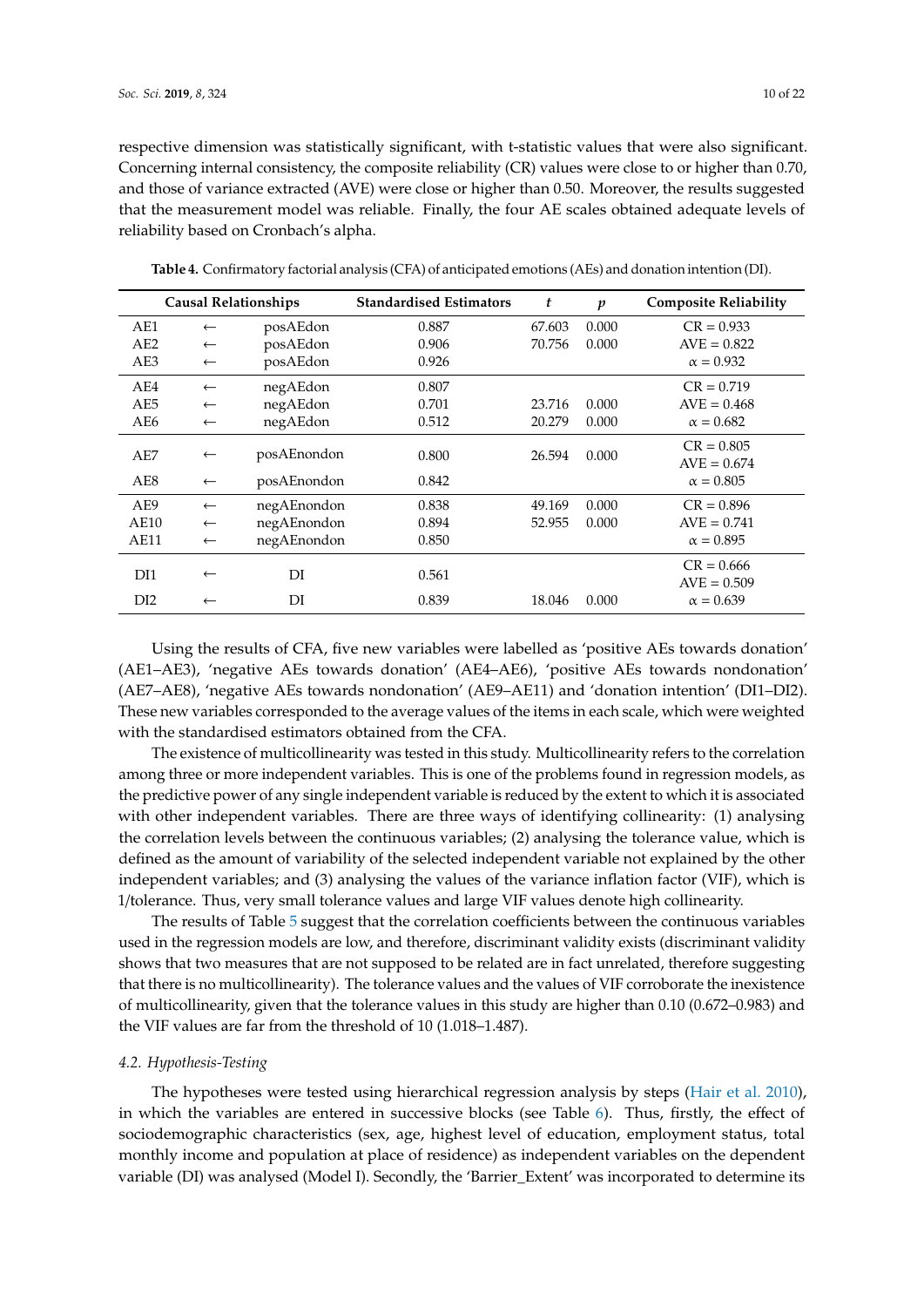additional effect on DI (Model II). Thirdly, the 'Motivation\_Extent' was added to study its influence on DI (Model III). In addition, the four variables of AEs (positive AEs towards donation, negative AEs towards donation, positive AEs towards nondonation, negative AEs towards nondonation) were included as independent variables to analyse their predictive power on DI (Model IV). Finally, in order to analyse the potential moderating effect of barriers and motivations on the relationship between AEs and DI, two new models were estimated (Model V and Model VI). It should be noted that the moderating effect is significant if the change in the determination coefficient is significant. In this regard, empirical evidence indicates that an increase of more than 1 percent can be considered significant and therefore indicates the existence of a large moderating effect.

<span id="page-10-0"></span>

| Variables     | Mean | <b>SD</b> |              |              |              | 4           |  |
|---------------|------|-----------|--------------|--------------|--------------|-------------|--|
| 1 posAEdon    | 5.95 | 1.32      |              |              |              |             |  |
| 2 negAEdon    | 2.67 | 2.32      | $-0.265$ *** |              |              |             |  |
| 3 posAEnondon | 3.57 | 1.82      | $-0.251$ *** | $0.220$ ***  |              |             |  |
| 4 negAEnondon | 4.41 | 1.86      | $0.429$ ***  | $-0.131$ *** | $-0.448$ *** |             |  |
| 5 Intention   | 4.24 | 1.73      | $0.404$ ***  | $-0.298$ *** | $-0.293$ *** | $0.378$ *** |  |

**Table 5.** Correlation between variables in the regression models.

 $* p < 0.1$ ,  $* p < 0.05$ ,  $* * p < 0.01$ . Triple dash (-) corresponds to the correlation of each variable with itself, which is always 1.000.

The results of the regression model (see Table [6,](#page-11-0) Model I) indicate that every sociodemographic variable influenced DI, with the exception that the respondent was working or not. The results suggest that DI is higher when the subject was female ( $β = -0.078$ ;  $t = 3.860$ ,  $p = 0.000$ ), younger ( $β = -0.109$ ; *t* = 4.555, *p* = 0.000), had a lower level of education (β = -0.140; *t* = 6.544, *p* = 0.000), lived in places with fewer inhabitants (β = −0.060; *t* = 2.924, *p* = 0.003) and had lower income (β = −0.036; *t* = 1.758,  $p = 0.079$ ). For these reasons, the results support H1.

In Model II (see Table [6,](#page-11-0) Model II), when 'Barrier\_Extent' was incorporated as an independent variable, which classified individuals into two groups ('high' or 'low') based on the higher or lower prevalence of psychological or physical barriers, significant changes in the determination coefficient were observed ( $\Delta R^2 = 0.078$ ;  $\Delta F = 212.103$ ;  $p = 0.000$ ). Thus, the results showed that the individuals with higher levels of such barriers ( $β = -0.280$ ;  $t = 14.564$ ,  $p = 0.000$ ) had lower DI. Therefore, H2 is accepted.

In Model III (see Table [6,](#page-11-0) Model III), when 'Motivation\_Extent' was added as an independent variable, which also grouped individuals into two categories ('high' or 'low') based on higher or lower levels of impure altruism, significant changes in the determination coefficient were observed  $(ΔR<sup>2</sup> = 0.056; ΔF = 161.877; p = 0.000).$  The results showed that the more altruistic subjects are (β = 0.240;  $t = 12.723$ ,  $p = 0.000$ ), the greater their DI is. For this reason, H3 is accepted.

In Model IV (see Table [6,](#page-11-0) Model IV), including the four categories of AEs revealed the existence of significant changes in the determination coefficient ( $\Delta R^2 = 0.151$ ;  $\Delta F = 134.131$ ;  $p = 0.000$ ), which indicates how significant the influence of AEs is on DI. The results of this fourth model reveal that the four categories of AEs influence DI. As expected, the direction of the relationships between the different AEs and DI corresponds to what has been established in the literature. Thus, the AEs that motivated the act to donate (positive AEs towards donation, and negative AEs towards nondonation) were positive, whereas AEs that discourage the act to donate (negative AEs towards donation, and positive AEs towards nondonation) were negative. The greater influence on DI corresponded to positive AEs towards donation (β = 0.217; *t* = 11.020, *p* = 0.000) and negative AEs towards nondonation  $(\beta = 0.173; t = 8.478, p = 0.000)$ . Thus, H4 is accepted.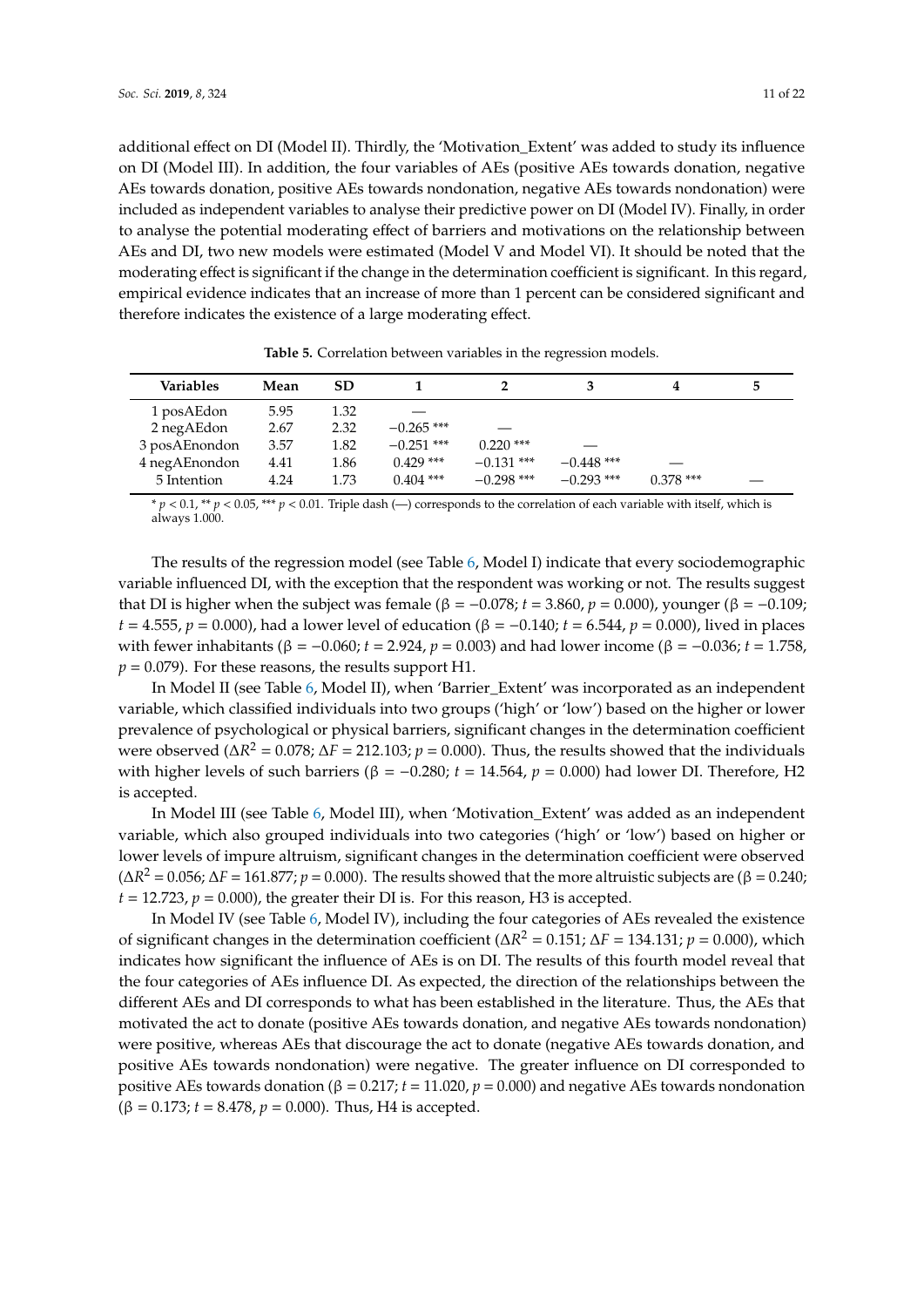<span id="page-11-0"></span>

| <b>Independent Variables</b>     | <b>MODELI</b>  |            | <b>MODEL II</b>          |              | <b>MODEL III</b>         |            | <b>MODEL IV</b>          |             | <b>MODEL V</b>           |             | <b>MODEL VI</b>          |            |
|----------------------------------|----------------|------------|--------------------------|--------------|--------------------------|------------|--------------------------|-------------|--------------------------|-------------|--------------------------|------------|
|                                  | β Coefficients | t Value    | <b>Beta Coefficients</b> | t Value      | <b>Beta Coefficients</b> | t Value    | <b>Beta Coefficients</b> | t Value     | <b>Beta Coefficients</b> | t Value     | <b>Beta Coefficients</b> | t Value    |
| Constant                         |                | 27.651 *** |                          | $30.160$ *** |                          | 25.481***  |                          | 14.165***   |                          | 11.741 ***  |                          | 11.346 *** |
| Sex                              | $-0.078$       | $3.860***$ | $-0.084$                 | $4.361***$   | $-0.055$                 | $2.914***$ | $-0.016$                 | 0.959       | $-0.015$                 | 0.901       | $-0.017$                 | 1.001      |
| Age                              | $-0.109$       | $4.555***$ | $-0.130$                 | 5.687***     | $-0.130$                 | 5.841 ***  | $-0.093$                 | $4.626***$  | $-0.093$                 | 4.597***    | $-0.093$                 | $4.619***$ |
| Education                        | $-0.140$       | $6.544***$ | $-0.122$                 | 5.946***     | $-0.098$                 | 4.891***   | $-0.078$                 | $4.292$ *** | $-0.080$                 | $4.401***$  | $-0.077$                 | $4.233***$ |
| Employed                         | 0.020          | 0.835      | 0.020                    | 0.883        | 0.015                    | 0.649      | 0.004                    | 0.208       | 0.005                    | 0.252       | 0.003                    | 0.134      |
| Income                           | $-0.036$       | 1.758 *    | $-0.043$                 | $2.173*$     | $-0.038$                 | $1.949*$   | $-0.037$                 | $2.105**$   | $-0.035$                 | $2.026**$   | $-0.037$                 | $2.114**$  |
| Population at place of residence | $-0.060$       | 2.924 ***  | $-0.055$                 | $2.820***$   | $-0.058$                 | $3.057***$ | $-0.044$                 | $2.527**$   | $-0.044$                 | $2.549**$   | $-0.044$                 | 2.538 **   |
| Barrier Extent                   |                |            | $-0.280$                 | 14.564 ***   | $-0.260$                 | 13.872 *** | $-0.212$                 | 12.164 ***  | $-0.071$                 | 0.670       | $-0.211$                 | 12.101***  |
| Motivation Extent                |                |            |                          |              | 0.240                    | 12.723 *** | 0.109                    | $6.062***$  | 0.109                    | $6.071$ *** | 0.051                    | 0.498      |
| posAEdon                         |                |            |                          |              |                          |            | 0.217                    | $11.020***$ | 0.261                    | 10.057***   | 0.209                    | 7.105***   |
| negAEdon                         |                |            |                          |              |                          |            | $-0.128$                 | $6.988***$  | $-0.108$                 | $4.059***$  | $-0.160$                 | 5.415***   |
| posAEnondon                      |                |            |                          |              |                          |            | $-0.076$                 | 3.972***    | $-0.086$                 | $3.446$ *** | $-0.099$                 | 2.734 **   |
| negAEnondon                      |                |            |                          |              |                          |            | 0.173                    | 8.478 ***   | 0.140                    | $5.078***$  | 0.193                    | 5.185***   |
| posAEdon*Barrier_Extent          |                |            |                          |              |                          |            |                          |             | $-0.230$                 | $2.568***$  |                          |            |
| negAEdon*Barrier_Extent          |                |            |                          |              |                          |            |                          |             | $-0.044$                 | 1.184       |                          |            |
| posAEnondon*Barrier Extent       |                |            |                          |              |                          |            |                          |             | 0.027                    | 0.579       |                          |            |
| negAEnondon*Barrier_Extent       |                |            |                          |              |                          |            |                          |             | 0.096                    | $1.774*$    |                          |            |
| posAEdon*Motivation_Extent       |                |            |                          |              |                          |            |                          |             |                          |             | 0.030                    | 0.338      |
| negAEdon*Motivation_Extent       |                |            |                          |              |                          |            |                          |             |                          |             | 0.046                    | 1.343      |
| posAEnondon*Motivation_Extent    |                |            |                          |              |                          |            |                          |             |                          |             | 0.038                    | 0.740      |
| negAEnondon*Motivation_Extent    |                |            |                          |              |                          |            |                          |             |                          |             | $-0.039$                 | 0.622      |
| $R^2$                            | 0.055          |            | 0.133                    |              | 0.188                    |            | 0.339                    |             | 0.341                    |             | 0.340                    |            |
| Adj. $R^2$                       | 0.052          |            | 0.130                    |              | 0.186                    |            | 0.335                    |             | 0.337                    |             | 0.335                    |            |
|                                  | 22.763***      |            | 51.556 ***               |              | 68.420 ***               |            | $100.616***$             |             | 76.075***                |             | 75.702 ***               |            |
| $\Delta R^2$                     |                |            | 0.078                    |              | 0.056                    |            | 0.151                    |             | 0.002                    |             | 0.001                    |            |
| $\Delta F$                       |                |            | 212.103***               |              | 161.877***               |            | 134.131***               |             | $1.961*$                 |             | 0.974                    |            |

**Table 6.** Results of the multiple linear hierarchical regression models for donation intention.

Note: \*\*\* *p* < 0.01, \*\* *p* < 0.05, \* *p* < 0.1.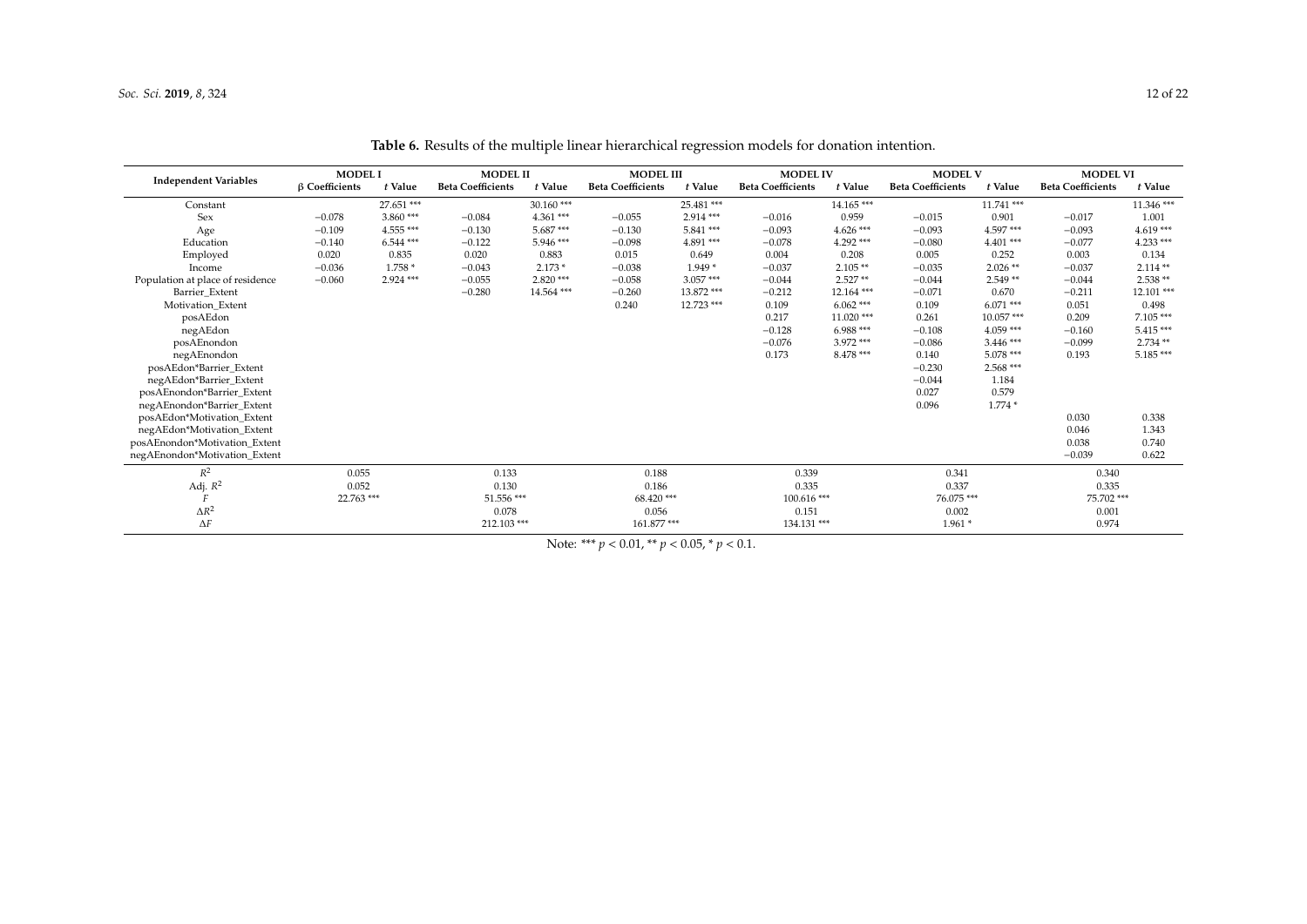With Model V (see Table [6,](#page-11-0) Model V), we tried to analyse the moderating effect of the 'Barrier\_Extent' variable on the relationship between AEs and DI. The results indicated that this interaction did not bring about significant changes in the determination coefficient, although a slight change was observed in the model (Δ $R^2$  = 0.002; Δ*F* = 1.961; *p* = 0.098). To be more precise, the results suggested that a high level of psychological and physical barriers weakened the relationship between positive AEs towards donation and DI (β =  $-0.230$ ; *t* = 2.568, *p* = 0.010). Given that the rest of the interactions were not significant at a significance level of 5%, Q1 does not have sufficient empirical support.

The results of Model VI (see Table [6,](#page-11-0) Model VI) indicated that the 'Motivation\_Extent' variable does not have a moderating effect on the relationship between AEs and DI. In fact, no significant changes in the determination coefficient ( $\Delta R^2 = 0.001$ ;  $\Delta F = 0.974$ ;  $p = 0.421$ ) were observed. For that reason, respondents' level of impure altruism did not moderate the AEs-DI relationship, so Q2 was not empirically supported.

After contrasting the hypothesis, it was deemed appropriate to perform within-group comparisons (*t*-tests) to find out whether there were differences between the average values of the constructs analysed (DI and AEs) depending on the Barrier\_Extent and Motivation\_Extent values of the respondents. Firstly, focusing on the variable DI, Table [7](#page-12-0) shows that individuals with a low prevalence of psychological and physical barriers (i.e., low Barrier\_Extent) had the highest DI levels ( $M = 4.67$ ). For Motivation\_Extent, it is the opposite: The respondents with a high prevalence of impure altruism (i.e., high Motivation\_Extent) reported greater levels of DI (M = 4.57).

<span id="page-12-0"></span>

| <b>Constructs</b> | Low    | High<br>Barrier Extent Barrier Extent | t<br>(p) | Low<br><b>Motivation Extent</b> | High<br>Motivation_Extent (p) | t       |
|-------------------|--------|---------------------------------------|----------|---------------------------------|-------------------------------|---------|
| Intention         | 4.67   | 3.72                                  | 13.836   | 3.51                            | 4.57                          | 14.363  |
|                   | (1.65) | (1.69)                                | (0.000)  | (1.73)                          | (1.63)                        | (0.000) |
| posAEdon          | 5.99   | 5.90                                  | 1.620    | 5.37                            | 6.22                          | 15.147  |
|                   | (1.34) | (1.29)                                | (0.105)  | (1.51)                          | (1.13)                        | (0.000) |
| negAEdon          | 2.13   | 3.30                                  | 12.640   | 3.18                            | 2.43                          | 7.372   |
|                   | (2.06) | (2.44)                                | (0.000)  | (2.46)                          | (2.21)                        | (0.000) |
| posAEnondon       | 3.44   | 3.75                                  | 4.148    | 4.02                            | 3.38                          | 8.142   |
|                   | (1.87) | (1.75)                                | (0.000)  | (1.74)                          | (1.83)                        | (0.000) |
| negAEnondon       | 4.50   | 4.30                                  | 2.742    | 3.69                            | 4.74                          | 13.214  |
|                   | (1.86) | (1.85)                                | (0.006)  | (1.81)                          | (1.79)                        | (0.000) |

**Table 7.** Within-group comparisons of donation intention and AEs.

Secondly, regarding AEs and their relationship with Barrier\_Extent, differences can be observed between the two groups in three out of four dimensions of AEs. The fact that no differences have been found in positive AEs of donation  $(p = 0.105)$  means that an individual who decided to donate would feel happy, proud and/or satisfied with themselves, regardless of whether they presented psychological and physical barriers or not. On the other hand, as expected, negative AEs of donation and positive AEs of nondonation are stronger in the group of people with greater barriers, while the opposite is true with negative AEs of nondonation.

Lastly, there are differences in all dimensions of AEs according to Motivation\_Extent. Thus, positive AEs of donation and negative AEs of nondonation are greater among individuals with greater impure altruism levels, whereas negative AEs of donation and positive AEs of nondonation are higher among the people with lower impure altruism levels.

To summarise, major findings of this work are presented in the following table (see Table [8\)](#page-13-0).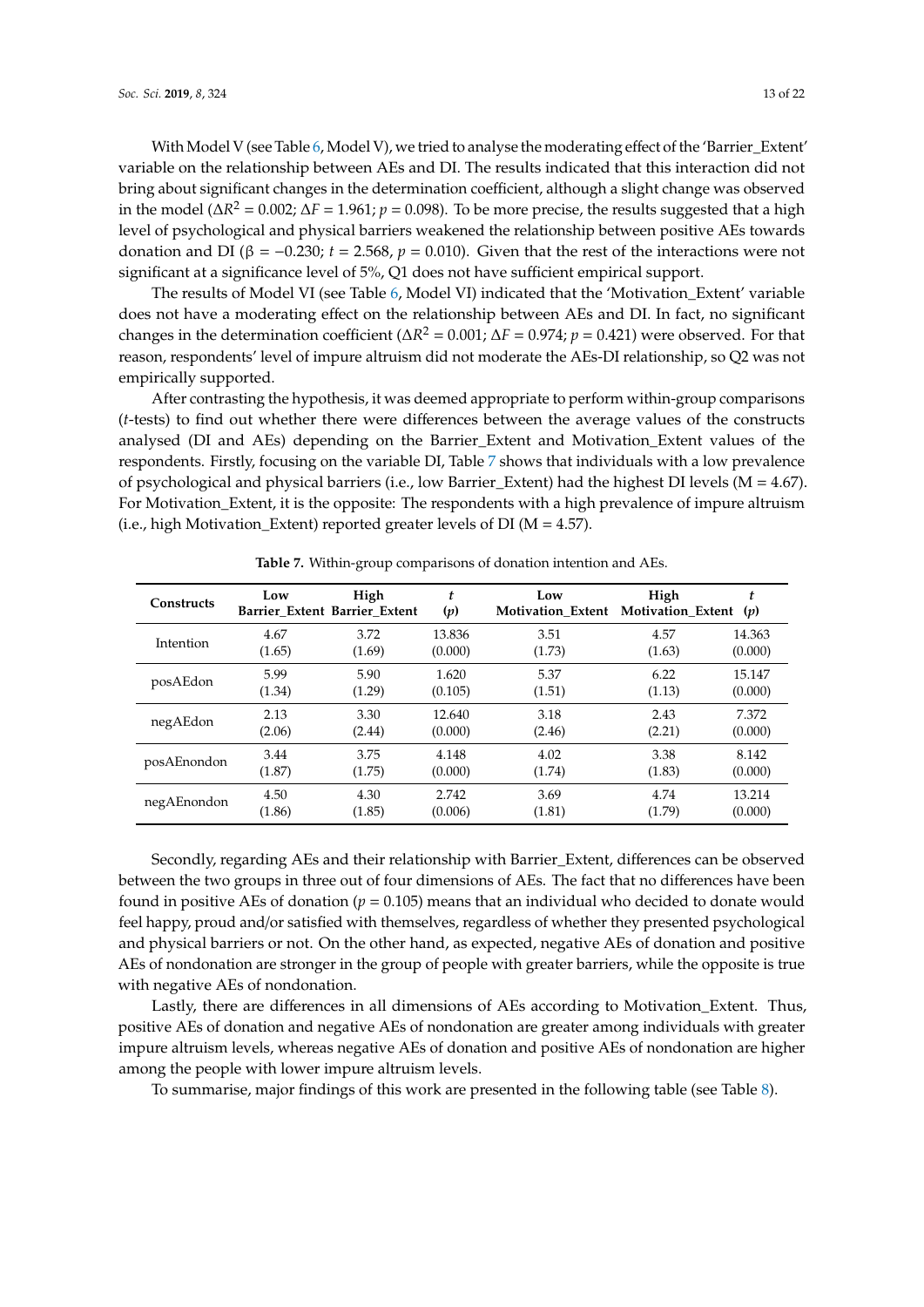<span id="page-13-0"></span>

| <b>Hypotheses/Research Questions</b>                                                                                                 | Model        | <b>Results</b>            |
|--------------------------------------------------------------------------------------------------------------------------------------|--------------|---------------------------|
| H1. Sociodemographic characteristics influence the intention<br>to donate                                                            | I            | Accepted                  |
| H2. Psychological and physical barriers has a negative<br>influence on the intention to donate                                       | $\mathbf{H}$ | Accepted                  |
| H3. Impure altruism has a positive influence on the intention<br>to donate                                                           | Ш            | Accepted                  |
| H4. Anticipated emotions influence the intention to donate                                                                           | IV           | Accepted                  |
| H4a. Positive anticipated emotions towards donation have a<br>positive influence on the intention to donate                          | IV           | Accepted                  |
| H4b. Negative anticipated emotions towards donation have a<br>negative influence on the intention to donate                          | IV           | Accepted                  |
| H4c. Positive anticipated emotions towards nondonation have<br>a negative influence on the intention to donate                       | IV           | Accepted                  |
| H4d. Negative anticipated emotions towards nondonation<br>have a positive influence on the intention to donate                       | IV           | Accepted                  |
| Q1. Do psychological and physical barriers moderate the<br>relationship between anticipated emotions and the intention<br>to donate? | V            | Not empirically supported |
| Q2. Does impure altruism moderate the relationship between<br>anticipated emotions and the intention to donate?                      | VI           | Not empirically supported |

**Table 8.** Major findings.

### **5. Conclusions**

The main contribution of this work has been the analysis and evaluation of the joint influence of blood donors' traditional behaviour variables (sociodemographic characteristics, psychological–physical barriers and impure altruism) and anticipated emotions (AEs) on nondonors' donation intention. Due to the absence of literature on the variables that might moderate AEs, this work has also contributed by examining the moderating role of psychological and physical barriers, along with impure altruism, on the cause–effect relationships between AEs and the intention to donate.

Therefore, from an academic point of view, we have expanded and made progress in the study on nondonor behaviour by identifying new behaviour variables, both explanatory and moderating, alongside revisions of usual models. At the same time, four scales have been designed and validated to measure the constructs studied in this work: psychological and physical barriers, impure altruism, AEs and intention to donate.

National hemotherapy systems currently abide by European regulations based on using blood from voluntary donors. Therefore, programmes to promote donation focus on raising public awareness to recruit and retain new donors [\(Carter et al.](#page-17-1) [2011\)](#page-17-1). A number of practical implications can be drawn from this work, which may help transfusion centres to improve their new donor recruitment measures, in view of their capacity to increase their current donor pool and to replace donors who are no longer suitable. The results allowed us to conclude that an important segment to increasing the donor pool is made up of younger women with lower levels of education and income, who live in places with fewer inhabitants. These results are supported by previous literature [\(Wittock et al.](#page-20-6) [2017;](#page-20-6) [Zucoloto et al.](#page-21-0) [2019a\)](#page-21-0). Additionally, centres must make efforts to reduce the discouraging effect of psychological and physical barriers on the intention to donate, as well as incentivise (impure) altruistic motivations of this nondonor segment [\(Beerli-Palacio and Mart](#page-16-14)ín-Santana [2015;](#page-16-14) [Polonsky et al.](#page-19-18) [2015\)](#page-19-18).

The duality of positive and negative anticipated emotions, related to both action and inaction, in AE theory, has been particularly useful, since it has been validated that all of them influence the intention to donate and the expected direction. For this reason, necessary empirical evidence has been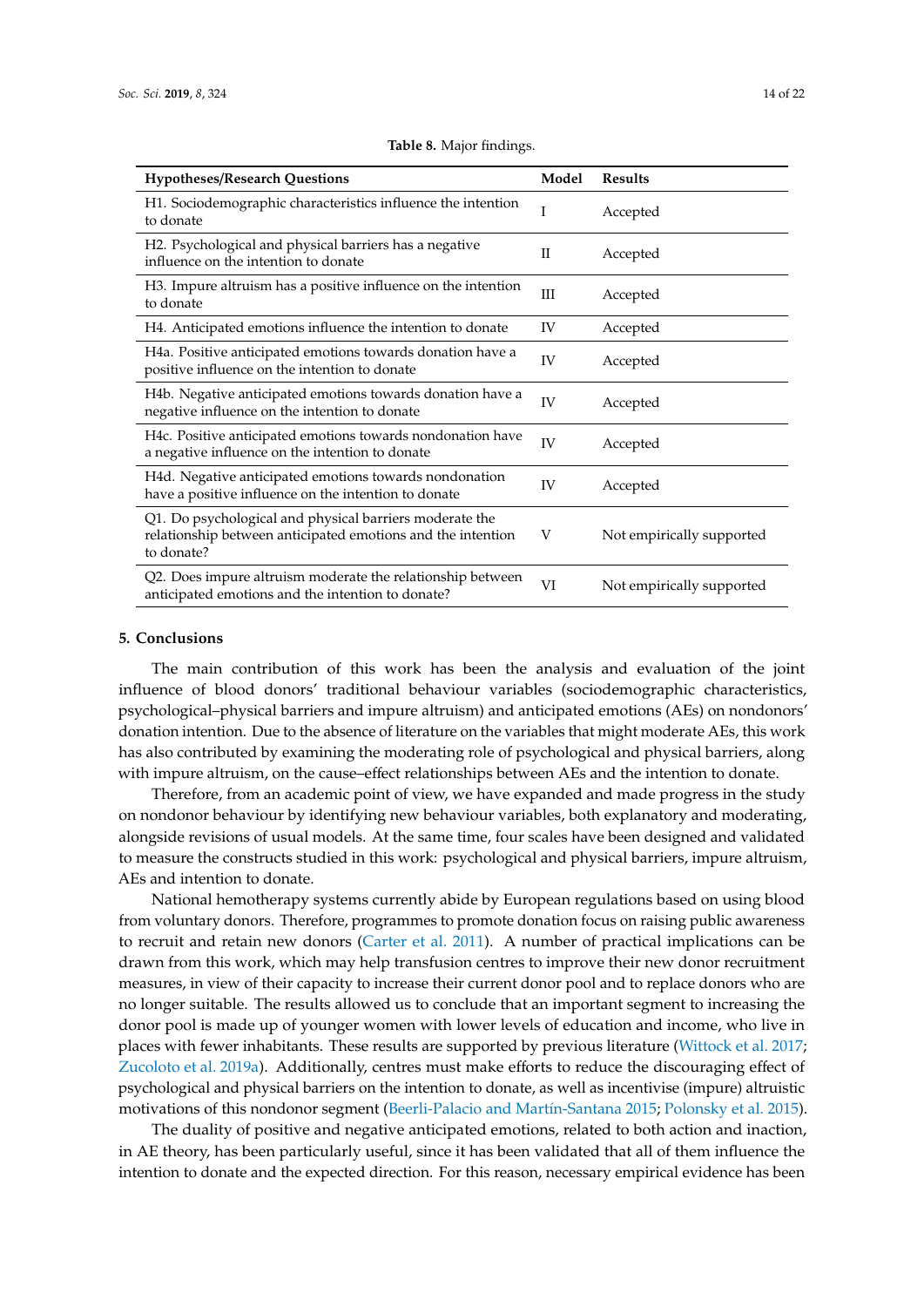provided to support the notion that it is necessary to consider the perspective of inaction (positive and negative AEs motivating nondonation), and not only the perspective of action (positive and negative AEs motivating donation) when creating a model for the role of AEs on the intention to donate. In fact, the AEs that most strongly influence the intention to donate do not belong to the same system (action vs. inaction), given that the most influential AEs are positive AEs towards donation and negative AEs towards nondonation. Having said that, in the context of nondonors, it is as important to consider AEs motivating donation (positive AEs towards donation and negative AEs towards nondonation) as AEs discouraging people from donating (positive AEs towards donation and negative AEs towards nondonation). This quadruple model of AEs, as recommended by [Bagozzi et al.](#page-16-12) [\(2016\)](#page-16-12), has been scarcely used in general terms. It is the isolated positive or negative dimension of AEs that is usually analysed. [Belanche Gracia et al.](#page-17-17) [\(2017\)](#page-17-17), in their preliminary study, find themselves among the few authors who apply the quadruple model to study the influence of AEs on purchase decisions. The authors obtained relevant theoretical results but did not follow up on them.

For all of the above, transfusion centres should launch campaigns with a dual objective: reinforcing emotions that motivate the intention to donate and eliminating emotions that inhibit it. Thus, their messages should emphasise feelings of happiness, pride and satisfaction associated with donating, and potential feelings of disappointment, guilt and anger at oneself derived from nondonation, as well as highlighting the altruist nature of blood donation. Having said that, given that the concept of altruism corresponds to impure altruism in the field of blood donation (i.e., people donate blood to help others, and also to get an emotional reward), messages should also refer to the personal emotional benefits derived from donation, and they should even be negatively framed (i.e., the loss of these emotional benefits) [\(Tey et al.](#page-20-10) [2019\)](#page-20-10).

Furthermore, taking into account that nondonors have no donation experience, another way to influence their AEs, strengthening positive emotions and diminishing negative ones, as well as eliminating barriers and promoting motivations, could be to use AR (Augmented Reality) or VR (Virtual Reality) experiences. These immersive interactions would allow nondonors to face a simulation of blood donation in a controlled environment. Simulated experiences are particularly interesting as a first approach to the emotional and physical dimensions of blood donation. In addition, this technique has been used previously in other related fields to fight against negative emotions, as observed in the study made by [Chesham et al.](#page-17-18) [\(2018\)](#page-17-18). There, the authors used this approach to address social anxiety, achieving highly positive results.

Another contribution that this study has made in the context of AEs is to introduce new variables moderating the relationship between AEs and the intention to donate, e.g., psychological and physical barriers and impure altruism. In this sense, the results have only verified that high levels of psychological and physical barriers weaken the relationship between positive AEs of donation and the intention to donate. This highlights how necessary it is to invest resources in eliminating discouraging factors, in order to make the most of using positive AEs of donation to influence donation intention among nondonors.

Lastly, it would be recommendable for these campaigns, intent on achieving social marketing objectives, to use new technologies in order to connect with the targeted nondonor segment, which consists mainly of young people (less than 25 years old). To this end, we suggest that transfusion centres enter into collaboration agreements with partners whose target audience coincides with this nondonor group (e.g., universities, cinemas). In this way, they would be able to operate using means and platforms (social networks, media and digital platforms) that impact not only the relevant demographic [\(Sümnig et al.](#page-20-20) [2018\)](#page-20-20), but also its largest proportion [\(Abbasi et al.](#page-16-16) [2018\)](#page-16-16).

The main limitation of this study is the geographical context where it was carried out (Spain). In order to validate the results, it needs to be replicated in other different contexts. In the same vein, since volunteering is the only way to legally donate blood in Spain, it would be especially interesting, for comparative purposes, that the study be repeated in countries with different blood donation systems (e.g., remunerated or mixed systems). Another limitation could be the methodology that has been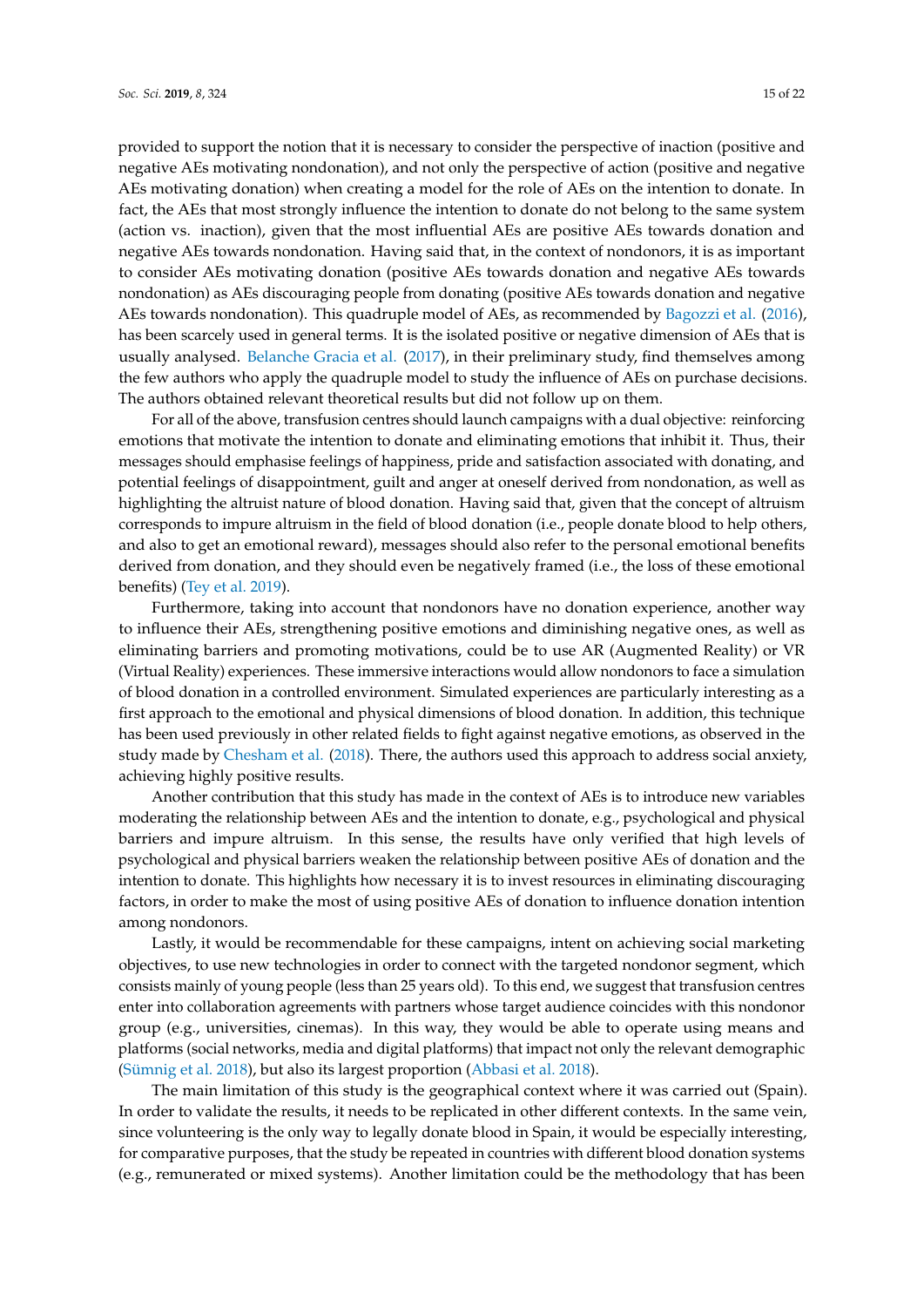used, which could have conditioned the sample's configuration. The fact that respondents decided to participate in the study requires us to be careful when generalising the results because there might be differences between individuals who decided to participate and those who did not. Additionally, the sample was composed of a majority of young people, presumably due to the origin of the sample (universities and social networks). However, in terms of management, this demographic is interesting. Young university students make up a numerous collective that is logistically very accessible (i.e., campaigns at universities, mobile units that can come closer to them) and very attractive for transfusion centres given their good health and great potential as long-term donors [\(Eshak et al.](#page-17-19) [2019;](#page-17-19) [Healy and](#page-18-18) [Murphy](#page-18-18) [2017;](#page-18-18) [Gomes et al.](#page-18-16) [2019\)](#page-18-16). In any case, it would be advisable to replicate the study while using other sampling systems which guarantee a sample distribution that is identical to the study population. Finally, it would be advisable to include additional items in the donation intention construct to increase its reliability, which, although it falls within acceptability, could be improved.

**Author Contributions:** All authors (J.D.M.-S., L.R.-C., E.R.-L. and L.R.-D.) contributed to study conception and design, material preparation, data collection and analysis, and manuscript drafting and revision. All authors read and approved the final manuscript.

**Funding:** This research was funded by the Spanish Ministry of Economy and Competitiveness, grant number ECO2015-64875-R.

**Acknowledgments:** The authors would like to thank the 14 blood transfusion centres and the 24 universities, as well as all survey respondents, for participating in the study.

**Conflicts of Interest:** The authors declare no conflict of interest.

|                                                                       | PSYCHOLOGICAL AND PHYSICAL BARRIERS                                          |  |  |  |  |
|-----------------------------------------------------------------------|------------------------------------------------------------------------------|--|--|--|--|
| BARR1                                                                 | General fear and anxiety of donation                                         |  |  |  |  |
| BARR2                                                                 | Fear of needles and/or pain                                                  |  |  |  |  |
| BARR3                                                                 | Fear of seeing blood                                                         |  |  |  |  |
| BARR4<br>Suffering physical distress (nausea, vomit, dizziness, etc.) |                                                                              |  |  |  |  |
| BARR5                                                                 | Suffering wounds in arms due to use of needles (haematoma, irritation, etc.) |  |  |  |  |
|                                                                       | <b>IMPURE ALTRUISM</b>                                                       |  |  |  |  |
| MOTIV1                                                                | Human solidarity, helping someone or saving lives                            |  |  |  |  |
| MOTIV2                                                                | Personal satisfaction derived from helping others                            |  |  |  |  |
| MOTIV3                                                                | Since blood cannot be artificially produced, we must all collaborate         |  |  |  |  |
| MOTIV4                                                                | Donating blood makes me feel needed and useful to society                    |  |  |  |  |
| MOTIV5                                                                | Fulfilling the social duty or moral obligation of helping other people       |  |  |  |  |
| MOTIV <sub>6</sub>                                                    | I or my family could need blood in the future                                |  |  |  |  |
| MOTIV7                                                                | Donating blood requires no effort                                            |  |  |  |  |
|                                                                       | <b>ANTICIPATED EMOTIONS (AEs)</b>                                            |  |  |  |  |
|                                                                       | Positive anticipated emotions of donation (posAEdon):                        |  |  |  |  |
| AE1                                                                   | If I decided TO DONATE, I would feel happy                                   |  |  |  |  |
| AE2                                                                   | If I decided TO DONATE, I would feel proud                                   |  |  |  |  |
| AE3                                                                   | If I decided TO DONATE, I would feel satisfied                               |  |  |  |  |
|                                                                       | Negative anticipated emotions of donation (negAEdon):                        |  |  |  |  |
| AE4                                                                   | If I decided TO DONATE, I would feel worried                                 |  |  |  |  |
| AE5                                                                   | If I decided TO DONATE, I would regret it                                    |  |  |  |  |
| AE6                                                                   | If I decided TO DONATE, I would feel anxious                                 |  |  |  |  |
|                                                                       | Positive anticipated emotions of nondonation (posAEnondon):                  |  |  |  |  |
| AE7                                                                   | If I decided NOT TO DONATE, I would be convinced with my decision            |  |  |  |  |
| AE8                                                                   | If I decided NOT TO DONATE, I would feel calm                                |  |  |  |  |
|                                                                       | Negative anticipated emotions of nondonation (negAEnondon):                  |  |  |  |  |
| AE9                                                                   | If I decided NOT TO DONATE, I would feel disappointed                        |  |  |  |  |
|                                                                       |                                                                              |  |  |  |  |

### <span id="page-15-0"></span>**Appendix A. Final Items of the Scales**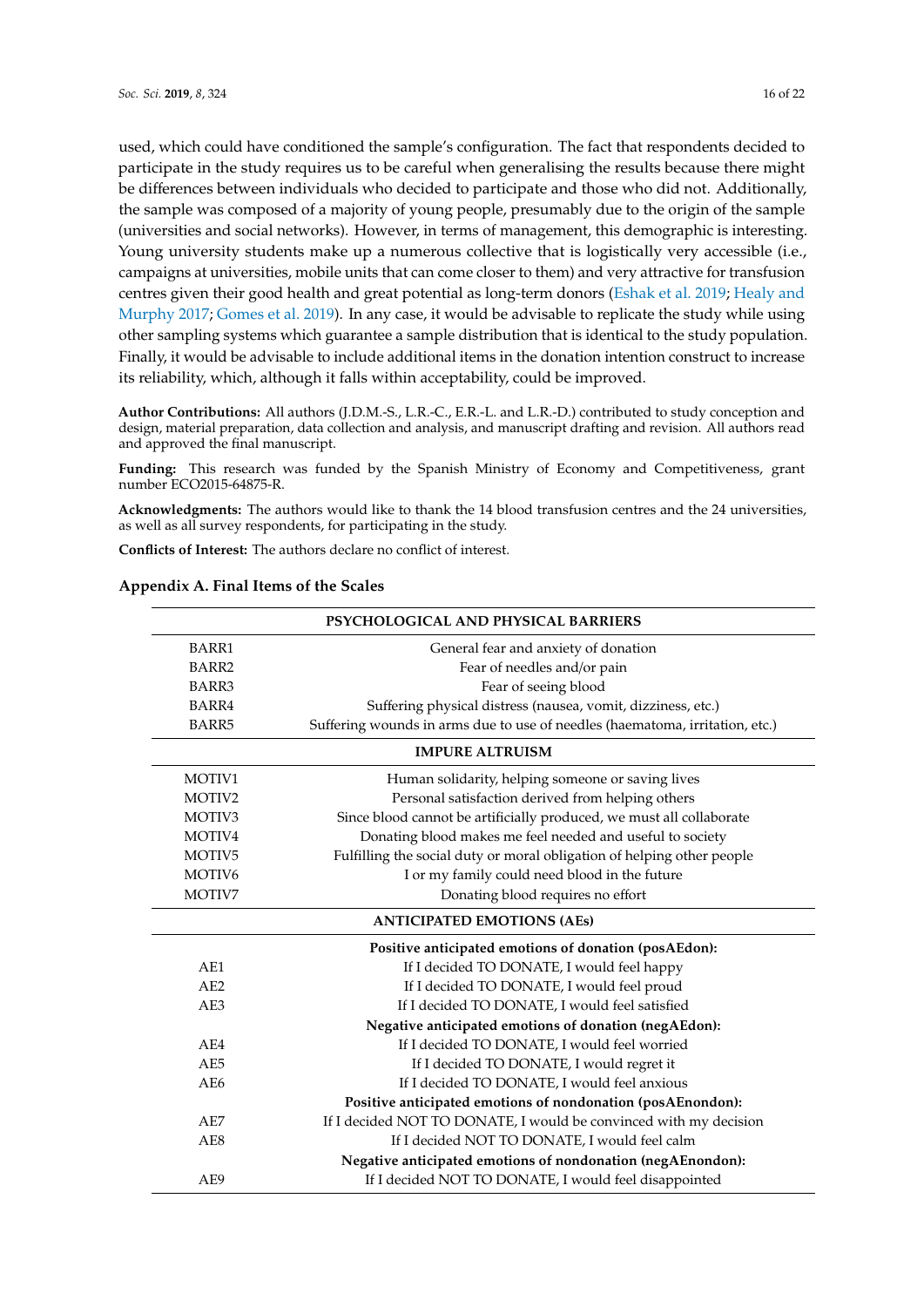| AE10<br>AE11                   | If I decided NOT TO DONATE, I would feel guilty<br>If I decided NOT TO DONATE, I would feel angry at myself |
|--------------------------------|-------------------------------------------------------------------------------------------------------------|
| <b>DONATION INTENTION (DI)</b> |                                                                                                             |
| DI1                            | I am going to donate in the next four months                                                                |
| DI <sub>2</sub>                | I would like to become a regular donor (twice or more times a year)                                         |

#### **References**

- <span id="page-16-16"></span>Abbasi, Rabeeh Ayaz, Onaiza Maqbool, Mubashar Mushtaq, Naif R. Aljohani, Ali Daud, Jalal S. Alowibdi, and Basit Shahzad. 2018. Saving Lives Using Social Media: Analysis of the Role of Twitter for Personal Blood Donation Requests and Dissemination. *Telematics and Informatics* 35: 892–912. [\[CrossRef\]](http://dx.doi.org/10.1016/j.tele.2017.01.010)
- <span id="page-16-0"></span>Ajzen, Icek. 1991. The Theory of Planned Behavior. *Organizational Behavior and Human Decision Processes* 50: 179–211. [\[CrossRef\]](http://dx.doi.org/10.1016/0749-5978(91)90020-T)
- <span id="page-16-6"></span>Alfieri, Sara, Maura Pozzi, Elena Marta, Vincenzo Saturni, Giovanni Aresi, and Paolo Guiddi. 2017. 'Just' Blood Donors? A Study on the Multi-Affiliations of Blood Donors. *Transfusion and Apheresis Science* 56: 578–84. [\[CrossRef\]](http://dx.doi.org/10.1016/j.transci.2017.07.019)
- <span id="page-16-13"></span>Alinon, Kokou, Koffiwai Gbati, Paul Clay Sorum, and Etienne Mullet. 2014. Emotional-Motivational Barriers to Blood Donation among Togolese Adults: A Structural Approach. *Transfusion Medicine* 24: 21–26. [\[CrossRef\]](http://dx.doi.org/10.1111/tme.12082)
- <span id="page-16-15"></span>Anderson, James, and David W. Gerbing. 1988. Structural Equation Modeling in Practice: A Review and Recommended Two-Step Approach. *Psychological Bulletin* 103: 411–23. [\[CrossRef\]](http://dx.doi.org/10.1037/0033-2909.103.3.411)
- <span id="page-16-4"></span>Andreoni, James. 1990. Impure Altruism and Donations to Public Goods: A Theory of Warm-Glow Giving. *The Economic Journal* 100: 464–77. [\[CrossRef\]](http://dx.doi.org/10.2307/2234133)
- <span id="page-16-3"></span>Bagot, Kathleen L., Andrea L. Murray, and Barbara M. Masser. 2016. How Can We Improve Retention of the First-Time Donor? A Systematic Review of the Current Evidence. *Transfusion Medicine Reviews* 30: 81–91. [\[CrossRef\]](http://dx.doi.org/10.1016/j.tmrv.2016.02.002)
- <span id="page-16-10"></span>Bagozzi, Richard P., and Utpal M. Dholakia. 2006. Antecedents and Purchase Consequences of Customer Participation in Small Group Brand Communities. *International Journal of Research in Marketing* 23: 45–61. [\[CrossRef\]](http://dx.doi.org/10.1016/j.ijresmar.2006.01.005)
- <span id="page-16-12"></span>Bagozzi, Richard P., Daniel Belanche, Luis V. Casaló, and Carlos Flavián. 2016. The Role of Anticipated Emotions in Purchase Intentions. *Psychology & Marketing* 33: 629–45. [\[CrossRef\]](http://dx.doi.org/10.1002/mar)
- <span id="page-16-9"></span>Bagozzi, Richard P., Hans Baumgartner, and Rik Pieters. 1998. Goal-Directed Emotions. *Cognition and Emotion* 12: 1–26. [\[CrossRef\]](http://dx.doi.org/10.1080/026999398379754)
- <span id="page-16-7"></span>Bagozzi, Richard P., Hans Baumgartner, Rik Pieters, and Marcel Zeelenberg. 2000. The Role of Emotions in Goal-Directed Behavior. In *The Why of Consumption*. Edited by S. Ratneshwar, David Glen Mick and Cynthia Huffman. London: Routledge Publishing, pp. 36–58.
- <span id="page-16-8"></span>Bagozzi, Richard P., Utpal M. Dholakia, and Suman Basuroy. 2003. How Effortful Decisions Get Enacted: The Motivating Role of Decision Processes, Desires, and Anticipated Emotions. *Journal of Behavioral Decision Making* 16: 273–95. [\[CrossRef\]](http://dx.doi.org/10.1002/bdm.446)
- <span id="page-16-5"></span>Barreto, Ana Margarida. 2019. Personal Traits behind the Intention to Donate Blood. *Media & Jornalismo* 18: 193–206. [\[CrossRef\]](http://dx.doi.org/10.14195/2183-5462)
- <span id="page-16-11"></span>Beaudry, Anne, and Alain Pinsonneault. 2010. The Other Side of Acceptance: Studying the Direct and Indirect Effects of Emotions on Information Technology Use. *MIS Quarterly* 34: 689–710. [\[CrossRef\]](http://dx.doi.org/10.2307/25750701)
- <span id="page-16-2"></span>Bednall, Timothy C., and Liliana L. Bove. 2011. Donating Blood: A Meta-Analytic Review of Self-Reported Motivators and Deterrents. *Transfusion Medicine Reviews* 25: 317–34. [\[CrossRef\]](http://dx.doi.org/10.1016/j.tmrv.2011.04.005)
- <span id="page-16-1"></span>Bednall, Timothy C., Liliana L. Bove, Ali Cheetham, and Andrea L. Murray. 2013. A Systematic Review and Meta-Analysis of Antecedents of Blood Donation Behavior and Intentions. *Social Science and Medicine* 96: 86–94. [\[CrossRef\]](http://dx.doi.org/10.1016/j.socscimed.2013.07.022)
- <span id="page-16-14"></span>Beerli-Palacio, Asunción, and Josefa D. Martín-Santana. 2015. How to Increase Blood Donation by Social Marketing. *International Review on Public and Nonprofit Marketing* 12: 253–66. [\[CrossRef\]](http://dx.doi.org/10.1007/s12208-015-0133-8)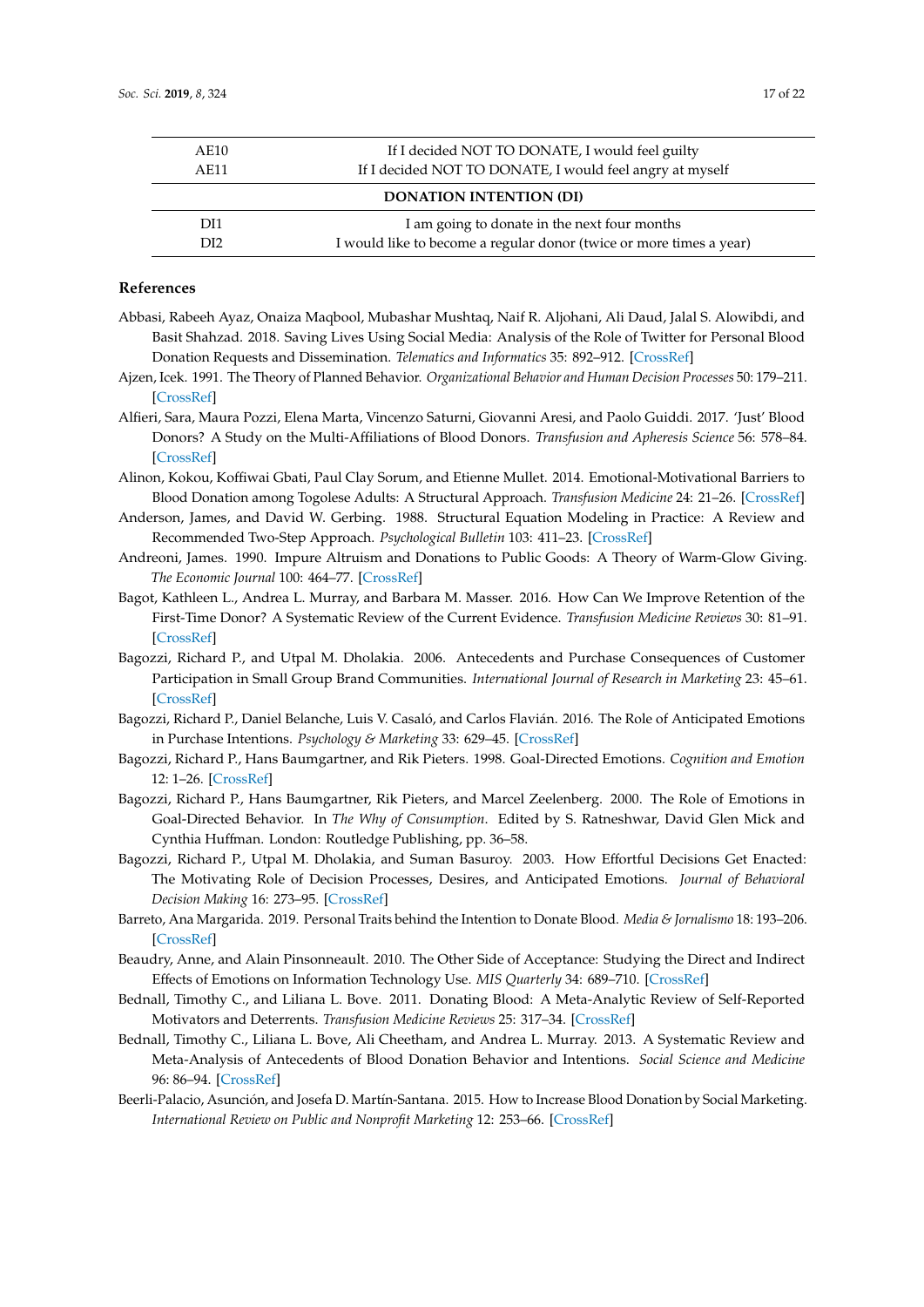- <span id="page-17-17"></span>Belanche Gracia, Daniel, Luis Vicente Casaló Ariño, and Carlos Flavián Blanco. 2017. La Influencia de Las Emociones Anticipadas Sobre Las Decisiones de Compra: Variables Mediadoras y Moderadoras. In *XXIX Congreso de Marketing AEMARK 2017*. Sevilla: ESIC Editorial, pp. 253–59. Available online: https://[idus.us.es](https://idus.us.es/xmlui/handle//11441/78044)/xmlui/handle//11441/78044 (accessed on 30 September 2019).
- <span id="page-17-13"></span>Boenigk, Silke, and Sigrun Leipnitz. 2016. Acquiring Potential Blood Donors in Large Cities: A Preference-Based Donor Segmentation Study. *Journal of Nonprofit & Public Sector Marketing* 28: 364–93. [\[CrossRef\]](http://dx.doi.org/10.1080/10495142.2016.1238330)
- <span id="page-17-1"></span>Carter, Moira C., Jennifer Wilson, Gordon S. Redpath, Paul Hayes, and Carol Mitchell. 2011. Donor Recruitment in the 21st Century: Challenges and Lessons Learned in the First Decade. *Transfusion and Apheresis Science* 45: 31–43. [\[CrossRef\]](http://dx.doi.org/10.1016/j.transci.2011.06.001)
- <span id="page-17-15"></span>Charbonneau, Johanne, Marie-Soleil Cloutier, and Élianne Carrier. 2015. Whole Blood and Apheresis Donors in Quebec, Canada: Demographic Differences and Motivations to Donate. *Transfusion and Apheresis Science* 53: 320–28. [\[CrossRef\]](http://dx.doi.org/10.1016/j.transci.2015.06.001)
- <span id="page-17-14"></span>Charbonneau, Johanne, Marie-Soleil Cloutier, and Élianne Carrier. 2016. Why Do Blood Donors Lapse or Reduce Their Donation's Frequency? *Transfusion Medicine Reviews* 30: 1–5. [\[CrossRef\]](http://dx.doi.org/10.1016/j.tmrv.2015.12.001)
- <span id="page-17-6"></span>Chell, Kathleen, and Gary Mortimer. 2014. Investigating Online Recognition for Blood Donor Retention: An Experiential Donor Value Approach. *International Journal of Nonprofit and Voluntary Sector Marketing* 19: 143–63. [\[CrossRef\]](http://dx.doi.org/10.1002/nvsm.1489)
- <span id="page-17-18"></span>Chesham, Rachel K., John M. Malouff, and Nicola S. Schutte. 2018. Meta-Analysis of the Efficacy of Virtual Reality Exposure Therapy for Social Anxiety. *Behaviour Change* 35: 152–66. [\[CrossRef\]](http://dx.doi.org/10.1017/bec.2018.15)
- <span id="page-17-11"></span>Conner, Mark, Gaston Godin, Paschal Sheeran, and Marc Germain. 2013. Some Feelings Are More Important: Cognitive Attitudes, Affective Attitudes, Anticipated Affect, and Blood Donation. *Health Psychology* 32: 264–72. [\[CrossRef\]](http://dx.doi.org/10.1037/a0028500) [\[PubMed\]](http://www.ncbi.nlm.nih.gov/pubmed/22612559)
- <span id="page-17-10"></span>Conner, Mark, Rosemary McEachan, Natalie Taylor, Jane O'Hara, and Rebecca Lawton. 2015. Role of Affective Attitudes and Anticipated Affective Reactions in Predicting Health Behaviors. *Health Psychology* 34: 642–52. [\[CrossRef\]](http://dx.doi.org/10.1037/hea0000143) [\[PubMed\]](http://www.ncbi.nlm.nih.gov/pubmed/25222083)
- <span id="page-17-0"></span>Custer, Brian, Karen Schlumpf, Toby L. Simon, Bryan R. Spencer, David J. Wright, and Susan L. Wilkinson. 2012. Demographics of Successful, Unsuccessful and Deferral Visits at Six Blood Centers over a 4-Year Period. *Transfusion* 52: 712–21. [\[CrossRef\]](http://dx.doi.org/10.1111/j.1537-2995.2011.03353.x) [\[PubMed\]](http://www.ncbi.nlm.nih.gov/pubmed/21950621)
- <span id="page-17-16"></span>Debelak, Rudolf, and Ulrich S. Tran. 2013. Principal Component Analysis of Smoothed Tetrachoric Correlation Matrices as a Measure of Dimensionality. *Educational and Psychological Measurement* 73: 63–77. [\[CrossRef\]](http://dx.doi.org/10.1177/0013164412457366)
- <span id="page-17-19"></span>Eshak, Ehab S., Eman R. Ghazawy, Tarek A. Abd-El Rahman, and Shaimaa M. Hafez. 2019. Crossing the Wide Gap between Positive Attitude towards Blood Donation and Its Poor Practice among University Students: Can Knowledge and Demographic Characteristics Help?! *Journal of Public Health: From Theory to Practice* 27: 329–37. [\[CrossRef\]](http://dx.doi.org/10.1007/s10389-018-0954-0)
- <span id="page-17-8"></span>Evans, Roy, and Eamonn Ferguson. 2014. Defining and Measuring Blood Donor Altruism: A Theoretical Approach from Biology, Economics and Psychology. *Vox Sanguinis* 106: 118–26. [\[CrossRef\]](http://dx.doi.org/10.1111/vox.12080)
- <span id="page-17-3"></span>Faqah, Anadil, Bushra Moiz, Fatima Shahid, Mariam Ibrahim, and Ahmed Raheem. 2015. Assessment of Blood Donation Intention among Medical Students in Pakistan—An Application of Theory of Planned Behavior. *Transfusion and Apheresis Science* 53: 353–59. [\[CrossRef\]](http://dx.doi.org/10.1016/j.transci.2015.07.003)
- <span id="page-17-7"></span>Ferguson, Eamonn, and Claire Lawrence. 2016. Blood Donation and Altruism: The Mechanisms of Altruism Approach. *ISBT Science Series* 11: 148–57. [\[CrossRef\]](http://dx.doi.org/10.1111/voxs.12209)
- <span id="page-17-9"></span>Ferguson, Eamonn, Kathleen Farrell, and Claire Lawrence. 2008. Blood Donation Is an Act of Benevolence Rather Than Altruism. *Health Psychology* 27: 327–36. [\[CrossRef\]](http://dx.doi.org/10.1037/0278-6133.27.3.327) [\[PubMed\]](http://www.ncbi.nlm.nih.gov/pubmed/18624597)
- <span id="page-17-5"></span>Ferguson, Eamonn. 2015. Mechanism of Altruism Approach to Blood Donor Recruitment and Retention: A Review and Future Directions. *Transfusion Medicine* 25: 211–26. [\[CrossRef\]](http://dx.doi.org/10.1111/tme.12233) [\[PubMed\]](http://www.ncbi.nlm.nih.gov/pubmed/26311129)
- <span id="page-17-12"></span>Fong, Candy P. S., and Robert S. Wyer. 2003. Cultural, Social, and Emotional Determinants of Decisions under Uncertainty. *Organizational Behavior and Human Decision Processes* 90: 304–22. [\[CrossRef\]](http://dx.doi.org/10.1016/S0749-5978(02)00528-9)
- <span id="page-17-4"></span>France, Christopher R., Janis L. France, Bruce W. Carlson, Lina K. Himawan, Kirsten Yunuba Stephens, Terri A. Frame-Brown, Geri A. Venable, and Jay E. Menitove. 2014. Fear of Blood Draws, Vasovagal Reactions, and Retention among High School Donors. *Transfusion* 54: 918–24. [\[CrossRef\]](http://dx.doi.org/10.1111/trf.12368) [\[PubMed\]](http://www.ncbi.nlm.nih.gov/pubmed/23915025)
- <span id="page-17-2"></span>France, Janis L., Christopher R. France, and Lina K. Himawan. 2007. A Path Analysis of Intention to Redonate among Experienced Blood Donors: An Extension of the Theory of Planned Behavior. *Transfusion* 47: 1006–13. [\[CrossRef\]](http://dx.doi.org/10.1111/j.1537-2995.2007.01236.x) [\[PubMed\]](http://www.ncbi.nlm.nih.gov/pubmed/17524090)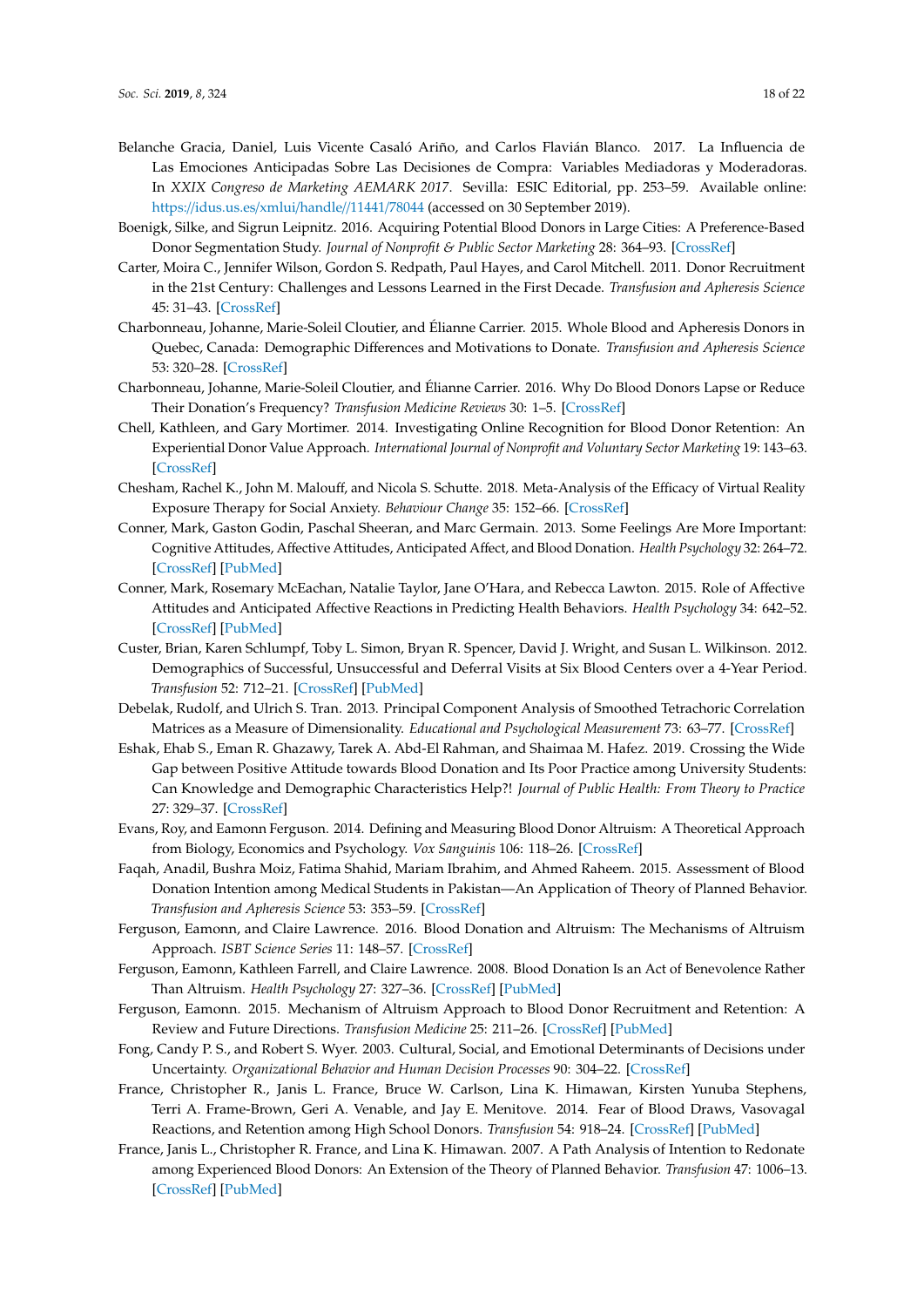- <span id="page-18-2"></span>France, Janis L., Christopher R. France, and Lina K. Himawan. 2008. Re-Donation Intentions among Experienced Blood Donors: Does Gender Make a Difference? *Transfusion and Apheresis Science* 38: 159–66. [\[CrossRef\]](http://dx.doi.org/10.1016/j.transci.2008.01.001)
- <span id="page-18-6"></span>Gemelli, Carley N., Jane Hayman, and Daniel Waller. 2017. Frequent Whole Blood Donors: Understanding This Population and Predictors of Lapse. *Transfusion* 57: 108–14. [\[CrossRef\]](http://dx.doi.org/10.1111/trf.13874)
- <span id="page-18-8"></span>Gillespie, Theresa W., and Christopher D. Hillyer. 2002. Blood Donors and Factors Impacting the Blood Donation Decision. *Transfusion Medicine Reviews* 16: 115–30. [\[CrossRef\]](http://dx.doi.org/10.1053/tmrv.2002.31461)
- <span id="page-18-12"></span>Godin, Gaston, Marc Germain, Mark Conner, Gilles Delage, and Paschal Sheeran. 2014. Promoting the Return of Lapsed Blood Donors: A Seven-Arm Randomized Controlled Trial of the Question-Behavior Effect. *Health Psychology* 33: 646–55. [\[CrossRef\]](http://dx.doi.org/10.1037/a0033505)
- <span id="page-18-1"></span>Godin, Gaston, Mark Conner, Paschal Sheeran, Ariane Bélanger-Gravel, and Marc Germain. 2007. Determinants of Repeated Blood Donation among New and Experienced Blood Donors. *Transfusion* 47: 1607–15. [\[CrossRef\]](http://dx.doi.org/10.1111/j.1537-2995.2007.01331.x)
- <span id="page-18-3"></span>Godin, Gaston, Paschal Sheeran, Mark Conner, Marc Germain, Danielle Blondeau, Camille Gagné, Dominique Beaulieu, and Paul H. Naccache. 2005. Factors Explaining the Intention to Give Blood among the General Population. *Vox Sanguinis* 89: 140–49. [\[CrossRef\]](http://dx.doi.org/10.1111/j.1423-0410.2005.00674.x) [\[PubMed\]](http://www.ncbi.nlm.nih.gov/pubmed/16146506)
- <span id="page-18-16"></span>Gomes, Maria José, António J. Nogueira, Celeste Antão, and Cristina Teixeira. 2019. Motivations and Attitudes towards the Act of Blood Donation among Undergraduate Health Science Students. *Transfusion and Apheresis Science* 58: 147–51. [\[CrossRef\]](http://dx.doi.org/10.1016/j.transci.2018.12.018) [\[PubMed\]](http://www.ncbi.nlm.nih.gov/pubmed/30639083)
- <span id="page-18-13"></span>Gonçalez, Thelma T., Claudia Di Lorenzo Oliveira, Anna Barbara F. Carneiro-Proietti, Elizabeth C. Moreno, Carolina Miranda, Nina Larsen, David J. Wright, Silvana Leão, Paula Loureiro, Cesar de Almeida-Neto, and et al. 2013. Motivation and Social Capital among Prospective Blood Donors in Three Large Blood Centers in Brazil. *Transfusion* 53: 1291–301. [\[CrossRef\]](http://dx.doi.org/10.1111/j.1537-2995.2012.03887.x) [\[PubMed\]](http://www.ncbi.nlm.nih.gov/pubmed/22998740)
- <span id="page-18-10"></span>Guiddi, Paolo, Sara Alfieri, Elena Marta, and Vincenzo Saturni. 2015. New Donors, Loyal Donors, and Regular Donors: Which Motivations Sustain Blood Donation? *Transfusion and Apheresis Science* 52: 339–44. [\[CrossRef\]](http://dx.doi.org/10.1016/j.transci.2015.02.018) [\[PubMed\]](http://www.ncbi.nlm.nih.gov/pubmed/25797792)
- <span id="page-18-17"></span>Hair, Joseph F., William C. Black, Barry J. Babin, and Rolph Anderson. 2010. *Multivariate Data Analysis*, 7th ed. New York: Pearson.
- <span id="page-18-18"></span>Healy, John, and Maurice Murphy. 2017. Social Marketing: The Lifeblood of Blood Donation? In *The Customer Is NOT Always Right? Marketing Orientationsin a Dynamic Business World*. Edited by Colin L. Campbell. Cham: Springer, p. 811.
- <span id="page-18-4"></span>Holdershaw, Judith, Philip Gendall, and Malcolm Wright. 2011. Predicting Blood Donation Behaviour: Further Application of the Theory of Planned Behaviour. *Journal of Social Marketing* 1: 120–32. [\[CrossRef\]](http://dx.doi.org/10.1108/20426761111141878)
- <span id="page-18-7"></span>Hupfer, Maureen E., David W. Taylor, and J. A. Letwin. 2005. Understanding Canadian Student Motivations and Beliefs about Giving Blood. *Transfusion* 45: 149–61. [\[CrossRef\]](http://dx.doi.org/10.1111/j.1537-2995.2004.03374.x) [\[PubMed\]](http://www.ncbi.nlm.nih.gov/pubmed/15660822)
- <span id="page-18-14"></span>James, Adelbert B., Derrick G. Demmons, George B. Schreiber, Christopher D. Hillyer, and Beth H. Shaz. 2011. Contribution of Attitudinal Factors to Blood Donation in African American Church Attendees. *Transfusion* 51: 158–65. [\[CrossRef\]](http://dx.doi.org/10.1111/j.1537-2995.2010.02775.x)
- <span id="page-18-5"></span>James, Adelbert B., George B. Schreiber, Christopher D. Hillyer, and Beth H. Shaz. 2013. Blood Donations Motivators and Barriers: A Descriptive Study of African American and White Voters. *Transfusion and Apheresis Science* 48: 87–93. [\[CrossRef\]](http://dx.doi.org/10.1016/j.transci.2012.07.005)
- <span id="page-18-15"></span>Karacan, Eda, Guldane Cengiz Seval, Zeynep Aktan, Meltem Ayli, and Refia Palabiyikoglu. 2013. Blood Donors and Factors Impacting the Blood Donation Decision: Motives for Donating Blood in Turkish Sample. *Transfusion and Apheresis Science* 49: 468–73. [\[CrossRef\]](http://dx.doi.org/10.1016/j.transci.2013.04.044)
- <span id="page-18-11"></span>Kim, Yong Joong, David Njite, and Murat Hancer. 2013. Anticipated Emotion in Consumers' Intentions to Select Eco-Friendly Restaurants: Augmenting the Theory of Planned Behavior. *International Journal of Hospitality Management* 34: 255–62. [\[CrossRef\]](http://dx.doi.org/10.1016/j.ijhm.2013.04.004)
- <span id="page-18-9"></span>Kowalsky, Jennifer M., Christopher R. France, Janis L. France, Elizabeth A. Whitehouse, and Lina K. Himawan. 2014. Blood Donation Fears Inventory: Development and Validation of a Measure of Fear Specific to the Blood Donation Setting. *Transfusion and Apheresis Science* 51: 146–51. [\[CrossRef\]](http://dx.doi.org/10.1016/j.transci.2014.07.007) [\[PubMed\]](http://www.ncbi.nlm.nih.gov/pubmed/25151096)
- <span id="page-18-0"></span>Lacetera, Nicola, and Mario Macis. 2010. Do All Material Incentives for Pro-Social Activities Backfire? The Response to Cash and Non-Cash Incentives for Blood Donations. *Journal of Economic Psychology* 31: 738–48. [\[CrossRef\]](http://dx.doi.org/10.1016/j.joep.2010.05.007)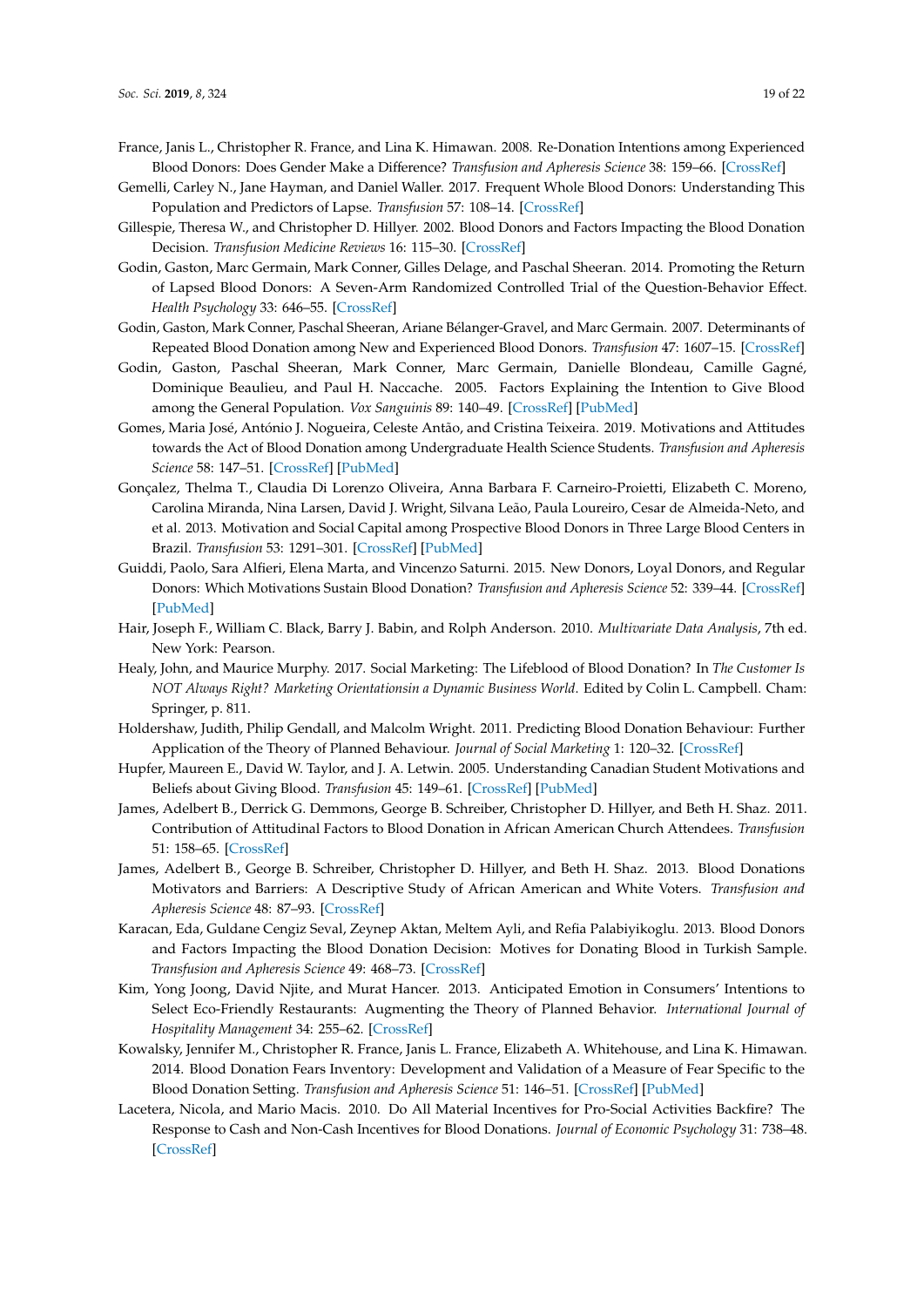- <span id="page-19-3"></span>Lemmens, Karin P. H., Charles Abraham, Robert A. C. Ruiter, Ingrid J. T. Veldhuizen, Cary J. G. Dehing, Arjan E. R. Bos, and Herman P. Schaalma. 2009. Modelling Antecedents of Blood Donation Motivation among Non-Donors of Varying Age and Education. *British Journal of Psychology* 100: 71–90. [\[CrossRef\]](http://dx.doi.org/10.1348/000712608X310237) [\[PubMed\]](http://www.ncbi.nlm.nih.gov/pubmed/18547458)
- <span id="page-19-14"></span>Lemmens, Karin P. H., Charles Abraham, T. Hoekstra, Robert A. C. Ruiter, Wim de Kort, J. Brug, and Herman P. Schaalma. 2005. Why Don't Young People Volunteer to Give Blood? An Investigation of the Correlates of Donation Intentions among Young Nondonors. *Transfusion* 45: 945–55. [\[CrossRef\]](http://dx.doi.org/10.1111/j.1537-2995.2005.04379.x)
- <span id="page-19-2"></span>Martín-Santana, Josefa D., and Asunción Beerli-Palacio. 2013. Intention of Future Donations: A Study of Donors versus Non-Donors. *Transfusion Medicine* 23: 77–86. [\[CrossRef\]](http://dx.doi.org/10.1111/tme.12005)
- <span id="page-19-5"></span>Masser, Barbara M., Katherine M. White, and Deborah J. Terry. 2013. Beliefs Underlying the Intention to Donate Again among First-Time Blood Donors Who Experience a Mild Adverse Event. *Transfusion and Apheresis Science* 49: 278–84. [\[CrossRef\]](http://dx.doi.org/10.1016/j.transci.2013.06.008)
- <span id="page-19-17"></span>Masser, Barbara M., Timothy C. Bednall, Katherine M. White, and Deborah J. Terry. 2012. Predicting the Retention of First-Time Donors Using an Extended Theory of Planned Behavior. *Transfusion* 52: 1303–10. [\[CrossRef\]](http://dx.doi.org/10.1111/j.1537-2995.2011.03479.x)
- <span id="page-19-21"></span>Mathieu, John E., and Scott R. Taylor. 2006. Clarifying Conditions and Decision Points for Mediational Type Inferences in Organizational Behavior. *Journal of Organizational Behavior* 27: 1031–56. [\[CrossRef\]](http://dx.doi.org/10.1002/job.406)
- <span id="page-19-11"></span>Mellers, Barbara A., and A. Peter McGraw. 2001. Anticipated Emotions as Guides to Choice. *Current Directions in Psychological Science* 10: 210–14. [\[CrossRef\]](http://dx.doi.org/10.1111/1467-8721.00151)
- <span id="page-19-10"></span>Mellers, Barbara, Alan Schwartz, and Ilana Ritov. 1999. Emotion-Based Choice. *Journal of Experimental Psychology: General* 128: 332–45. [\[CrossRef\]](http://dx.doi.org/10.1037/0096-3445.128.3.332)
- <span id="page-19-8"></span>Newman, Bruce H. 2014. Management of Young Blood Donors. *Transfusion Medicine and Hemotherapy* 41: 284–95. [\[CrossRef\]](http://dx.doi.org/10.1159/000364849) [\[PubMed\]](http://www.ncbi.nlm.nih.gov/pubmed/25254024)
- <span id="page-19-7"></span>Ngoma, Alain M., A. Goto, S. Yamazaki, M. Machida, T. Kanno, K. E. Nollet, H. Ohto, and S. Yasumura. 2013. Barriers and Motivators to Blood Donation among University Students in Japan: Development of a Measurement Tool. *Vox Sanguinis* 105: 219–24. [\[CrossRef\]](http://dx.doi.org/10.1111/vox.12044) [\[PubMed\]](http://www.ncbi.nlm.nih.gov/pubmed/23662632)
- <span id="page-19-6"></span>Nguyen, Dorothy D., Deborah A. DeVita, Nora Hirschler, and Edward L. Murphy. 2008. Blood Donor Satisfaction and Intention of Future Donation. *Transfusion* 48: 742–48. [\[CrossRef\]](http://dx.doi.org/10.1111/j.1537-2995.2007.01600.x) [\[PubMed\]](http://www.ncbi.nlm.nih.gov/pubmed/18194391)
- <span id="page-19-20"></span>Nunnally, Jum C., and Ira H. Bernstein. 1994. *Psychometric Theory*, 3rd ed. New York: McGraw Hill, Inc.
- <span id="page-19-13"></span>Onwezen, Marleen C., Gerrit Antonides, and Jos Bartels. 2013. The Norm Activation Model: An Exploration of the Functions of Anticipated Pride and Guilt in pro-Environmental Behaviour. *Journal of Economic and Administrative Sciences* 39: 141–53. [\[CrossRef\]](http://dx.doi.org/10.1016/j.joep.2013.07.005)
- <span id="page-19-9"></span>Pagliariccio, Antonella, and Maria Marinozzi. 2012. Increasing Regular Donors through a Psychological Approach Which Reduces the Onset of Vasovagal Reactions. *Transfusion and Apheresis Science* 47: 301–4. [\[CrossRef\]](http://dx.doi.org/10.1016/j.transci.2012.05.018)
- <span id="page-19-19"></span>Perugini, Marco, and Richard P. Bagozzi. 2001. The Role of Desires and Anticipated Emotions in Goal-Directed Behaviours: Broadening and Deepening the Theory of Planned Behaviour. *British Journal of Social Psychology* 40: 79–98. [\[CrossRef\]](http://dx.doi.org/10.1348/014466601164704)
- <span id="page-19-1"></span>Piersma, Tjeerd W., René Bekkers, Elisabeth F. Klinkenberg, Wim L. A. M. De Kort, and Eva-Maria Merz. 2017. Individual, Contextual and Network Characteristics of Blood Donors and Non-Donors: A Systematic Review of Recent Literature. *Blood Transfusion* 15: 382–97. [\[CrossRef\]](http://dx.doi.org/10.2450/2017.0064-17)
- <span id="page-19-16"></span>Pollai, Maria, Erik Hoelzl, Luise Hahn, and Alexandra Hahn. 2011. The Influence of Anticipated Emotions on Consumer Decisions Examining the Role of Product Type. *Journal of Psychology* 219: 238–45. [\[CrossRef\]](http://dx.doi.org/10.1027/2151-2604/a000078)
- <span id="page-19-4"></span>Polonsky, Michael, Andre M. N. Renzaho, Ahmed Shahriar Ferdous, and Zoe McQuilten. 2013. African Culturally and Linguistically Diverse Communities' Blood Donation Intentions in Australia: Integrating Knowledge into the Theory of Planned Behavior. *Transfusion* 53: 1475–86. [\[CrossRef\]](http://dx.doi.org/10.1111/j.1537-2995.2012.03915.x)
- <span id="page-19-18"></span>Polonsky, Michael, Kate Francis, and Andre M. N. Renzaho. 2015. Is Removing Blood Donation Barriers a Donation Facilitator? *Journal of Social Marketing* 5: 190–205. [\[CrossRef\]](http://dx.doi.org/10.1108/JSOCM-08-2014-0054)
- <span id="page-19-0"></span>Reid, Mike, and Angela Wood. 2008. An Investigation into Blood Donation Intentions among Non-Donors. *International Journal of Nonprofit and Voluntary Sector Marketing* 13: 31–43. [\[CrossRef\]](http://dx.doi.org/10.1002/nvsm.296)
- <span id="page-19-12"></span>Richard, René, Joop van der Pligt, and Nanne Vries. 1995. Anticipated Affective Reactions and Prevention of AIDS. *British Journal of Social Psychology* 34: 9–21. [\[CrossRef\]](http://dx.doi.org/10.1111/j.2044-8309.1995.tb01045.x) [\[PubMed\]](http://www.ncbi.nlm.nih.gov/pubmed/7735735)
- <span id="page-19-15"></span>Richetin, Juliette, Mark Conner, and Marco Perugini. 2011. Not Doing Is Not the Opposite of Doing: Implications for Attitudinal Models of Behavioral Prediction. *Personality and Social Psychology Bulletin* 37: 40–54. [\[CrossRef\]](http://dx.doi.org/10.1177/0146167210390522) [\[PubMed\]](http://www.ncbi.nlm.nih.gov/pubmed/21177874)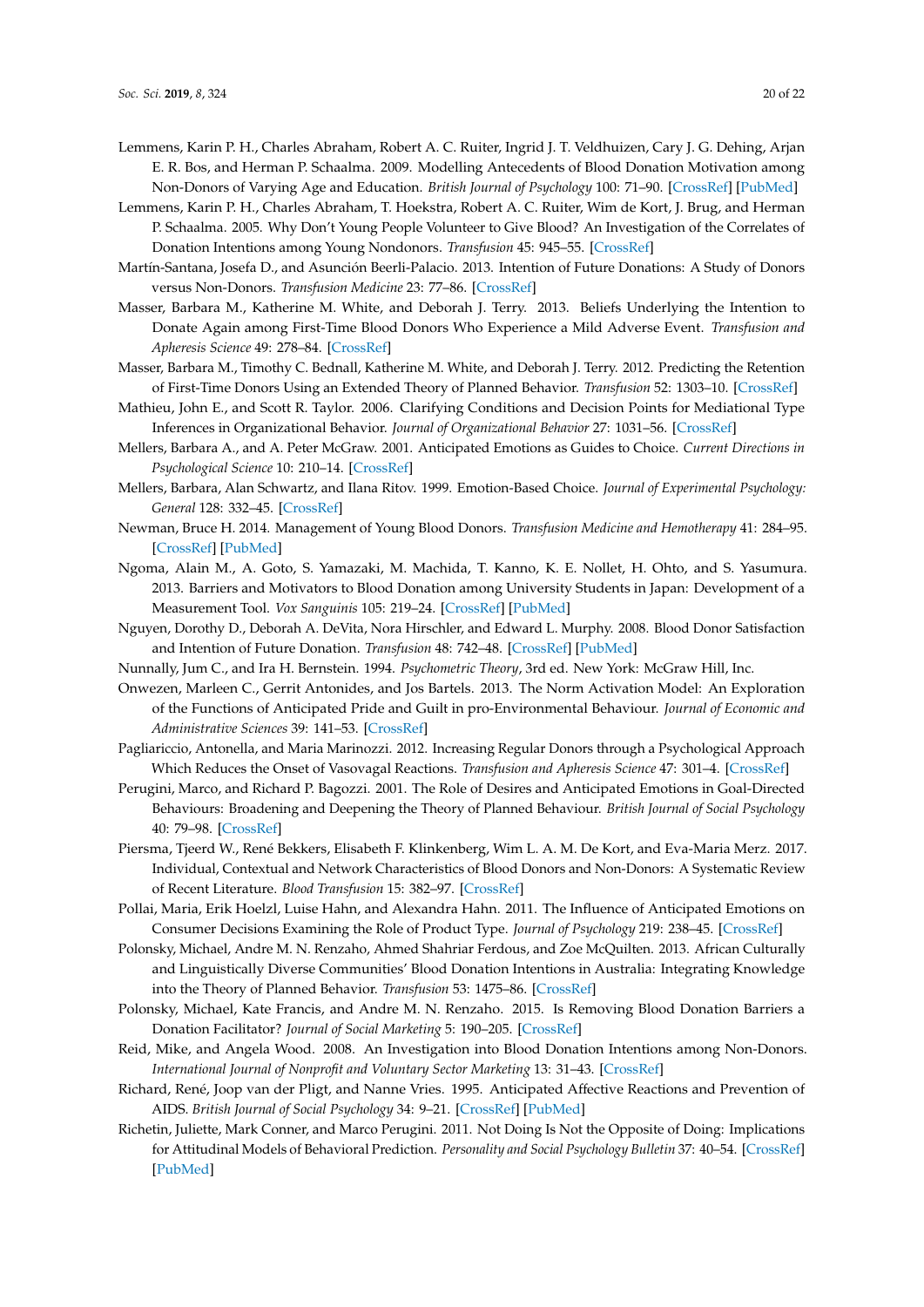- <span id="page-20-4"></span>Robinson, Natalie G., Barbara M. Masser, Katherine M. White, Melissa K. Hyde, and Deborah J. Terry. 2008. Predicting Intentions to Donate Blood among Nondonors in Australia: An Extended Theory of Planned Behavior. *Transfusion* 48: 2559–67. [\[CrossRef\]](http://dx.doi.org/10.1111/j.1537-2995.2008.01904.x)
- <span id="page-20-13"></span>Sandberg, Tracy, and Mark Conner. 2008. Anticipated Regret as an Additional Predictor in the Theory of Planned Behaviour: A Meta-Analysis. *British Journal of Social Psychology* 47: 589–606. [\[CrossRef\]](http://dx.doi.org/10.1348/014466607X258704)
- <span id="page-20-5"></span>Schlumpf, Karen S., Simone A. Glynn, George B. Schreiber, David J. Wright, Whitney Randolph Steele, Yongling Tu, Sigurd Hermansen, Martha J. Higgins, George Garratty, and Edward L. Murphy. 2008. Factors Influencing Donor Return. *Transfusion* 48: 264–72. [\[CrossRef\]](http://dx.doi.org/10.1111/j.1537-2995.2007.01519.x)
- <span id="page-20-7"></span>Shaz, Beth H., Adelbert B. James, Derrick G. Demmons, George B. Schreiber, and Christopher D. Hillyer. 2010. The African American Church as a Donation Site: Motivations and Barriers. *Transfusion* 50: 1240–48. [\[CrossRef\]](http://dx.doi.org/10.1111/j.1537-2995.2009.02570.x)
- <span id="page-20-9"></span>Shaz, Beth H., Derrick G. Demmons, Colleen P. Crittenden, Claudine V. Carnevale, Mark Lee, Miriam Burnett, Kirk Easley, and Christopher D. Hillyer. 2009. Motivators and Barriers to Blood Donation in African American College Students. *Transfusion and Apheresis Science* 41: 191–97. [\[CrossRef\]](http://dx.doi.org/10.1016/j.transci.2009.09.005)
- <span id="page-20-17"></span>Shehu, Edlira, Ann-Christin Langmaack, Elena Felchle, and Michel Clement. 2015. Profiling Donors of Blood, Money, and Time. *Nonprofit Management & Leadership* 25: 269–95. [\[CrossRef\]](http://dx.doi.org/10.1002/nml)
- <span id="page-20-18"></span>Solomon, Guy Douglas. 2012. Segmentation and Communications to Solve the Blood Shortage: An Exploration of the Problem with Recommendations. *Voluntas* 23: 415–33. [\[CrossRef\]](http://dx.doi.org/10.1007/s11266-010-9179-8)
- <span id="page-20-14"></span>Steg, Linda, and Charles Vlek. 2009. Encouraging Pro-Environmental Behaviour: An Integrative Review and Research Agenda. *Journal of Environmental Psychology* 29: 309–17. [\[CrossRef\]](http://dx.doi.org/10.1016/j.jenvp.2008.10.004)
- <span id="page-20-20"></span>Sümnig, Ariane, Martin Feig, Andreas Greinacher, and Thomas Thiele. 2018. The Role of Social Media for Blood Donor Motivation and Recruitment. *Transfusion* 58: 2257–59. [\[CrossRef\]](http://dx.doi.org/10.1111/trf.14823) [\[PubMed\]](http://www.ncbi.nlm.nih.gov/pubmed/30203554)
- <span id="page-20-10"></span>Tey, Yeong Sheng, Poppy Arsil, Mark Brindal, Sook Kuan Lee, and Chi Teen Teoh. 2019. Motivation Structures of Blood Donation: A Means-End Chain Approach. *International Journal of Health Economics and Management*. [\[CrossRef\]](http://dx.doi.org/10.1007/s10754-019-09269-8)
- <span id="page-20-2"></span>Van der Poel, Cees L., Erhard Seifried, and Wim P. Schaasberg. 2002. Paying for Blood Donations: Still a Risk? *Vox Sanguinis* 83: 285–93. [\[CrossRef\]](http://dx.doi.org/10.1046/j.1423-0410.2002.00239.x) [\[PubMed\]](http://www.ncbi.nlm.nih.gov/pubmed/12437514)
- <span id="page-20-1"></span>Vavić, Nataša, Antonella Pagliariccio, Milica Bulajić, Maria Marinozzi, Glorija Miletić, and Anka Vlatković. 2012. Blood Donor Satisfaction and the Weak Link in the Chain of Donation Process. *Transfusion and Apheresis Science* 47: 171–77. [\[CrossRef\]](http://dx.doi.org/10.1016/j.transci.2012.06.025)
- <span id="page-20-15"></span>Wang, Xiao. 2011. The Role of Anticipated Negative Emotions and Past Behavior in Individuals' Physical Activity Intentions and Behaviors. *Psychology of Sport and Exercise* 12: 300–5. [\[CrossRef\]](http://dx.doi.org/10.1016/j.psychsport.2010.09.007)
- <span id="page-20-8"></span>Wevers, Anne, Daniël H. J. Wigboldus, Rick van Baaren, and Ingrid J. T. Veldhuizen. 2014. Return Behavior of Occasional and Multigallon Blood Donors: The Role of Theory of Planned Behavior, Self-Identity, and Organizational Variables. *Transfusion* 54: 805–13. [\[CrossRef\]](http://dx.doi.org/10.1111/trf.12309)
- <span id="page-20-3"></span>Wildman, John, and Bruce Hollingsworth. 2009. Blood Donation and the Nature of Altruism. *Journal of Health Economics* 28: 492–503. [\[CrossRef\]](http://dx.doi.org/10.1016/j.jhealeco.2008.11.005)
- <span id="page-20-11"></span>Williams, Lisa A., Jessie Sun, and Barbara Masser. 2019. Integrating Self-Determination Theory and the Theory of Planned Behaviour to Predict Intention to Donate Blood. *Transfusion Medicine* 29: 59–64. [\[CrossRef\]](http://dx.doi.org/10.1111/tme.12566)
- <span id="page-20-6"></span>Wittock, Nathan, Lesley Hustinx, Piet Bracke, and Veerle Buffel. 2017. Who Donates? Cross-Country and Periodical Variation in Blood Donor Demographics in Europe between 1994 and 2014. *Transfusion* 57: 2619–28. [\[CrossRef\]](http://dx.doi.org/10.1111/trf.14272)
- <span id="page-20-0"></span>World Health Organization, and International Federation of Red Cross and Red Crescent Societies. 2010. Towards 100 % Voluntary Blood Donation A Global Framework for Action. Available online: [https:](https://www.who.int/bloodsafety/publications/9789241599696_eng.pdf?ua=1) //www.who.int/bloodsafety/publications/[9789241599696\\_eng.pdf?ua](https://www.who.int/bloodsafety/publications/9789241599696_eng.pdf?ua=1)=1 (accessed on 20 April 2018).
- <span id="page-20-12"></span>Xie, Chunyan, Richard P. Bagozzi, and Jens Østli. 2013. Cognitive, Emotional, and Sociocultural Processes in Consumption. *Psychology & Marketing* 30: 12–25. [\[CrossRef\]](http://dx.doi.org/10.1002/mar.20585)
- <span id="page-20-19"></span>Zampetakis, Leonidas A., Manolis Lerakis, Konstantinos Kafetsios, and Vassilis Moustakis. 2016. Anticipated Emotions towards New Venture Creation: A Latent Profile Analysis of Early Stage Career Starters. *International Journal of Management Education* 14: 28–38. [\[CrossRef\]](http://dx.doi.org/10.1016/j.ijme.2015.11.004)
- <span id="page-20-16"></span>Zeelenberg, Marcel, Wilco W. van Dijk, Antony S. R. Manstead, and Joop van Der Pligt. 2000. On Bad Decisions and Disconfirmed Expectancies: The Psychology of Regret and Disappointment. *Cognition and Emotion* 14: 521–41. [\[CrossRef\]](http://dx.doi.org/10.1080/026999300402781)